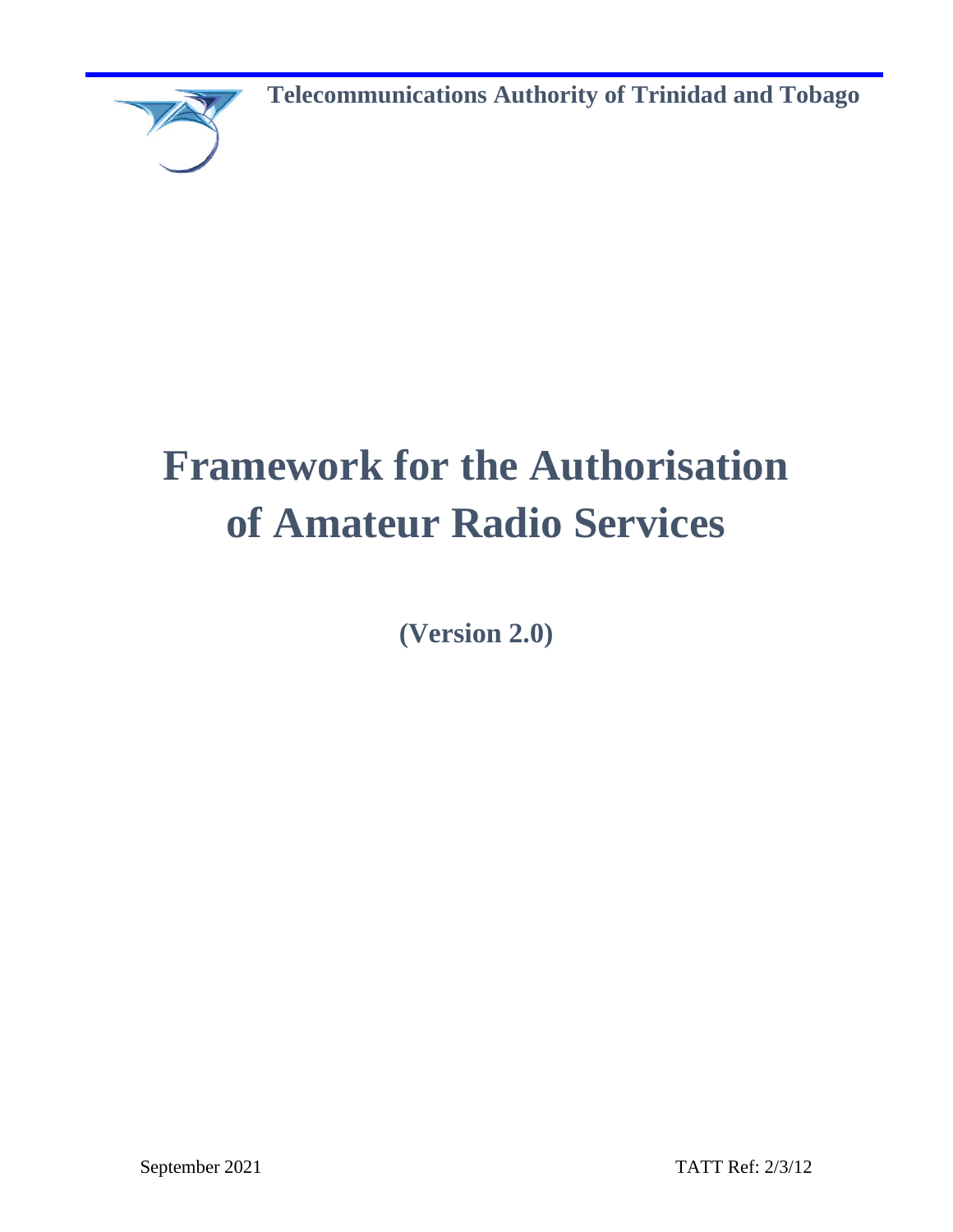| <b>Maintenance History</b> |                                                                                                                                            |                |
|----------------------------|--------------------------------------------------------------------------------------------------------------------------------------------|----------------|
| <b>Date</b>                | <b>Change Details</b>                                                                                                                      | <b>Version</b> |
| June 27, 2006              | First consultative document                                                                                                                | 0.1            |
| March 4, 2008              | Revised consultative document based<br>$\alpha$<br>comments and recommendations received in the<br>first round of consultation             | 0.2            |
| May 7, 2008                | Approved version based on comments and<br>recommendations received in the second round of<br>consultation                                  | 1.0            |
| July 10, 2013              | Consultative document published for first rounds<br>of consultation (VOIDED)                                                               | 1.1            |
| August 15, 2014            | Revised consultative document<br>hased<br>$\alpha$<br>comments and recommendations received in the<br>first round of consultation (VOIDED) | 1.2            |
| June 3, 2020               | stakeholder<br>Consultative<br>document<br>for<br>consultation                                                                             | 1.1            |
| October 7, 2020            | Consultative document for a single round of<br>public consultation                                                                         | 1.2            |
| September 30, 2021         | Final approved version                                                                                                                     | 2.0            |

© Telecommunications Authority of Trinidad and Tobago 2021

All rights reserved. No part of this publication may be reproduced or transmitted in any form or by any means or stored in any retrieval system of any nature without the prior written permission of the Telecommunications Authority of Trinidad and Tobago, except for permitted fair dealing under the Copyright Act of Trinidad and Tobago Chapter 82:80 or in accordance with any permission granted by the Authority in respect of photocopying and/or reprographic reproduction. Full acknowledgement of author and source must be given when citing this publication.

This document may be cited as*:* Telecommunications Authority of Trinidad and Tobago (TATT 2021). *Framework for the Authorisation of Amateur Radio Services* (September 2021).

г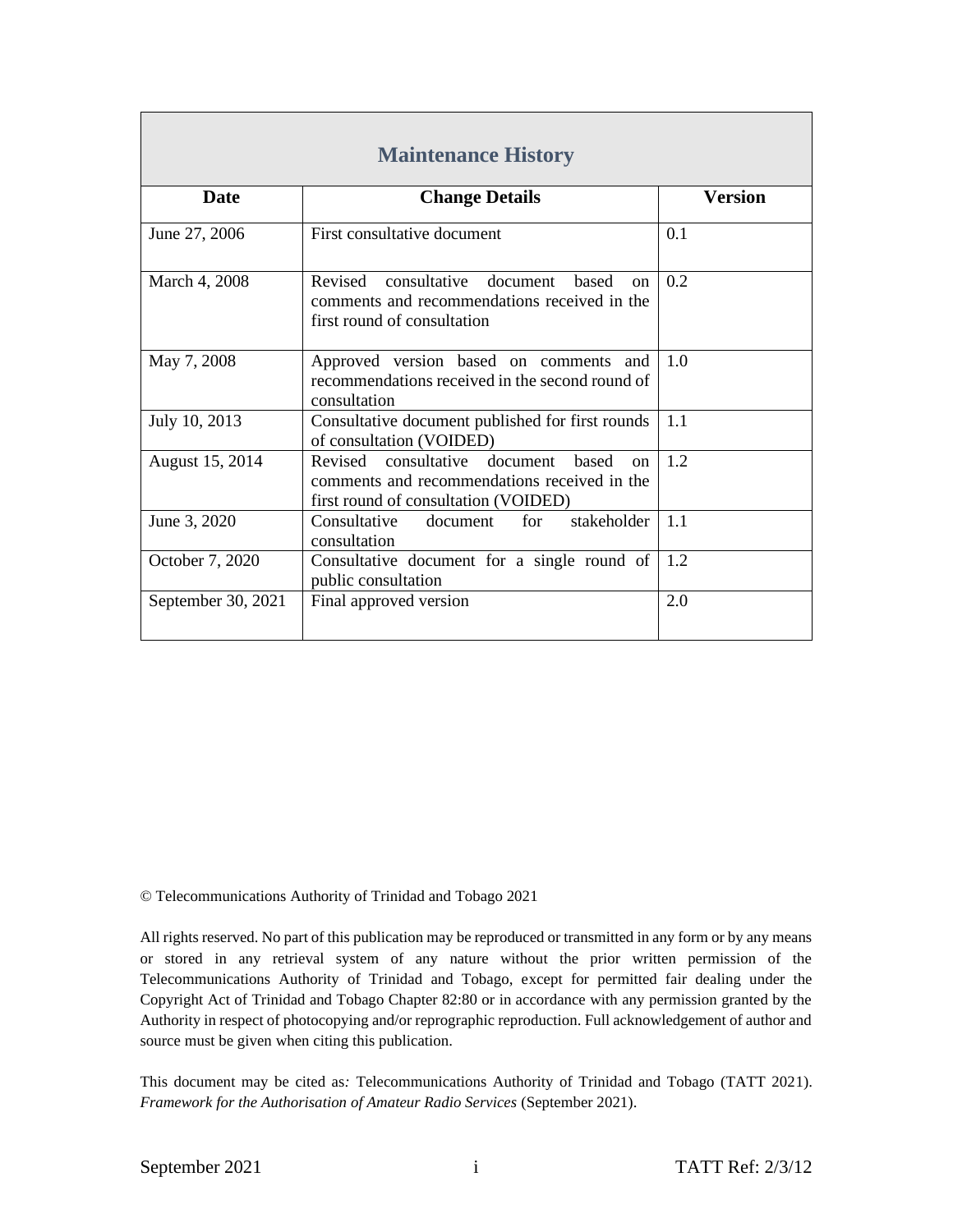# **Table of Contents**

| $\mathbf{1}$     |     |                                                                   |    |
|------------------|-----|-------------------------------------------------------------------|----|
|                  | 1.1 |                                                                   |    |
|                  |     |                                                                   |    |
|                  | 1.3 |                                                                   |    |
|                  | 1.4 |                                                                   |    |
|                  | 1.5 |                                                                   |    |
|                  | 1.6 |                                                                   |    |
|                  | 1.7 |                                                                   |    |
|                  | 1.8 |                                                                   |    |
|                  | 1.9 |                                                                   |    |
| $\boldsymbol{2}$ |     | Amateur Radio Services Regime in Trinidad and Tobago prior to the |    |
|                  |     |                                                                   |    |
|                  |     |                                                                   |    |
| 3                |     | Framework for Amateur Radio Services in Trinidad and Tobago 10    |    |
|                  |     |                                                                   |    |
|                  |     | 3.1.1                                                             |    |
|                  |     | 3.1.2                                                             |    |
|                  |     | 3.1.3                                                             |    |
|                  |     | 3.1.4                                                             |    |
|                  |     | 3.1.5                                                             |    |
|                  |     |                                                                   |    |
|                  |     |                                                                   |    |
|                  |     |                                                                   |    |
|                  | 3.5 |                                                                   |    |
|                  |     |                                                                   |    |
|                  |     | 3.6.1                                                             |    |
|                  | 3.7 |                                                                   |    |
|                  |     | Amateur Radio Certification Requirement for Licensing 24<br>3.7.1 |    |
|                  |     | 3.7.2                                                             |    |
|                  |     | 3.7.3                                                             | 26 |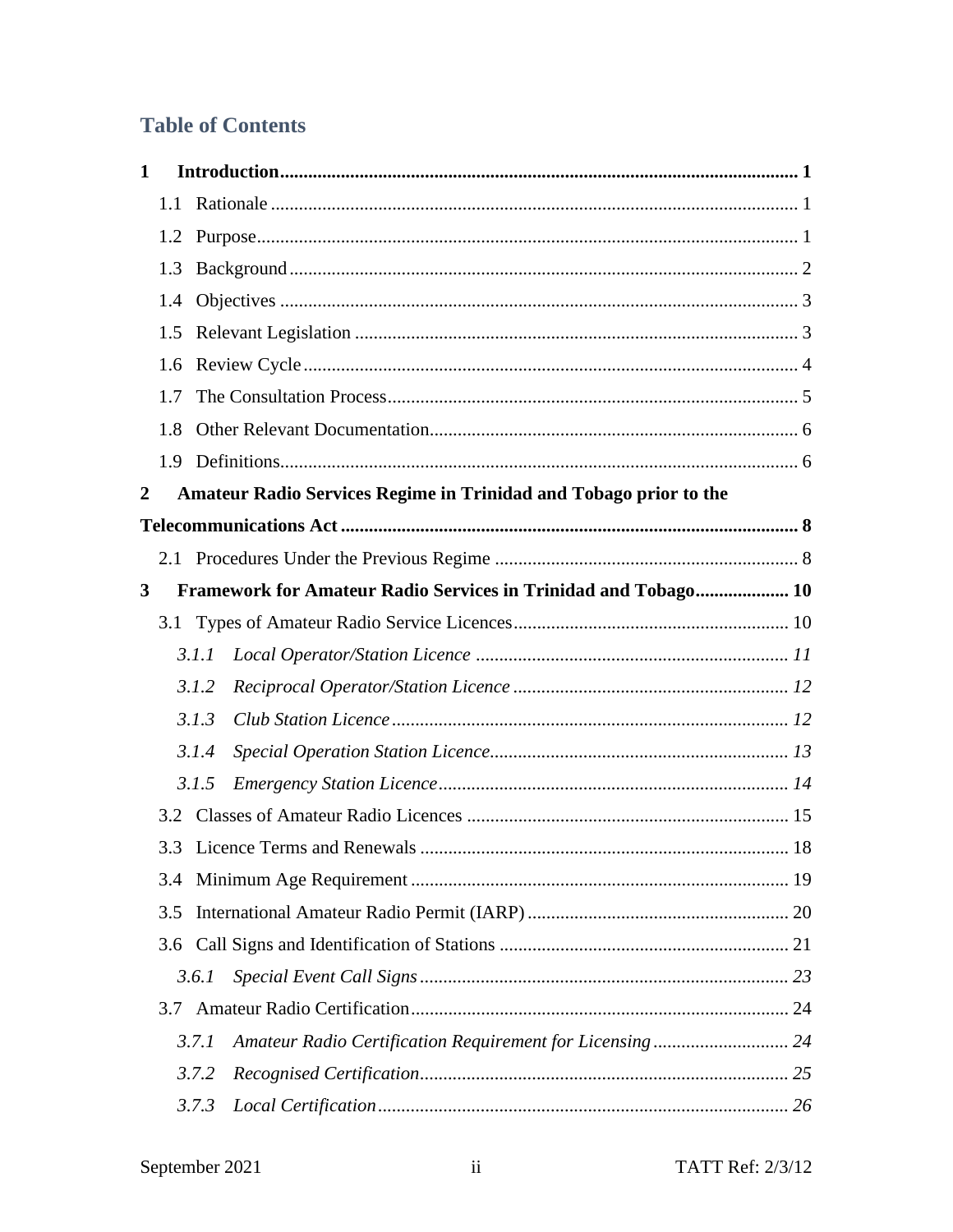| 4 |  |                                                                     |  |
|---|--|---------------------------------------------------------------------|--|
|   |  |                                                                     |  |
|   |  | Appendix I. Decisions on Recommendations (DoRs) Matrix for Targeted |  |
|   |  |                                                                     |  |

# **List of Tables**

| Table 1: Classes of amateur radio licences previously issued in Trinidad and Tobago  15 |  |
|-----------------------------------------------------------------------------------------|--|
| Table 2: Classes of amateur radio licences currently issued in Trinidad and Tobago 16   |  |
|                                                                                         |  |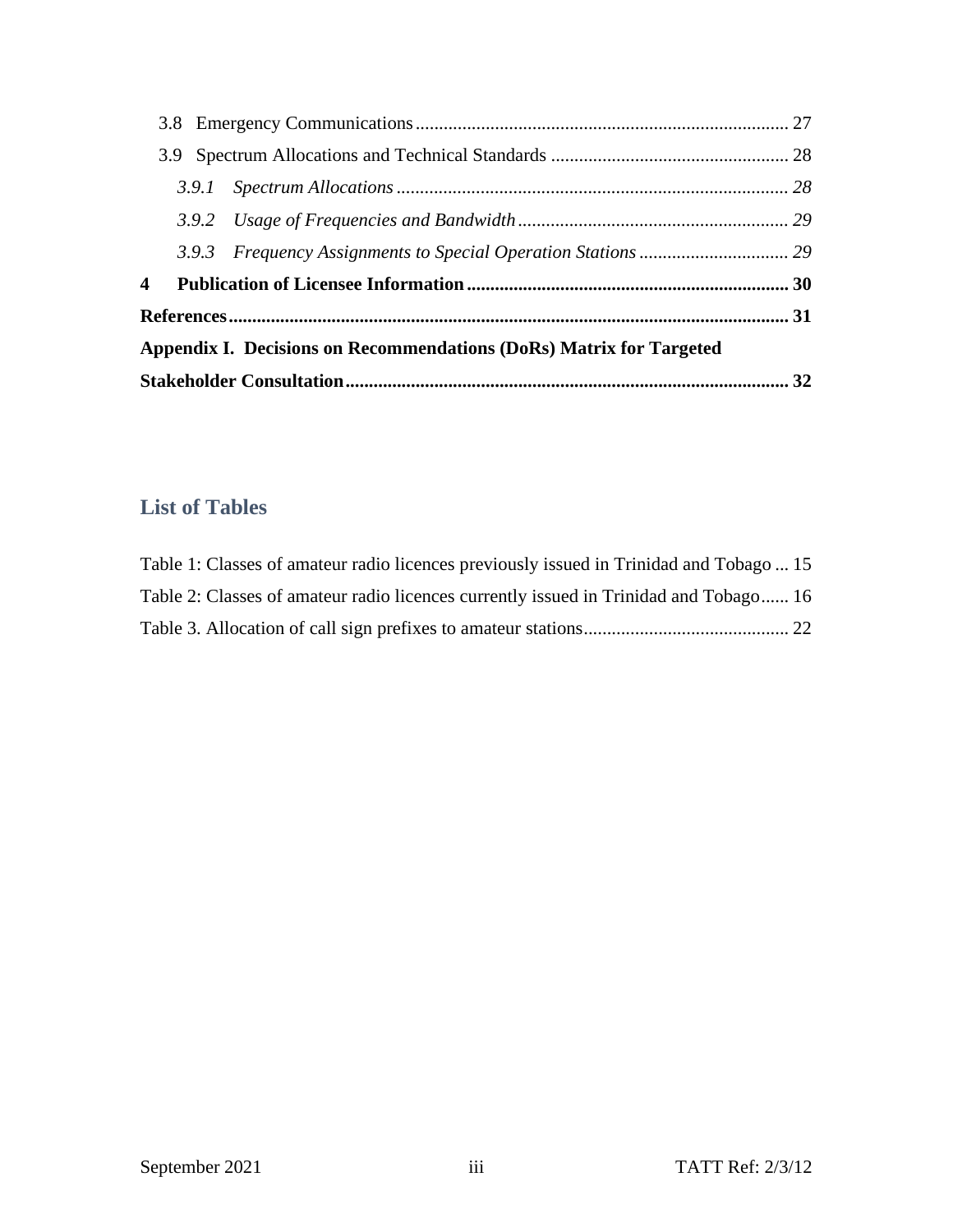# <span id="page-4-0"></span>**1 Introduction**

#### <span id="page-4-1"></span>**1.1 Rationale**

The Telecommunications Authority of Trinidad and Tobago (the Authority) is mandated by the Telecommunications Act, Chap. 47:31 (the Act), in section 18(1)(i), to:

"plan, supervise, regulate and manage the use of the radio frequency spectrum, including—

- *(i)* the licensing and registration of radiofrequencies and call signs to be used by all stations operating in Trinidad and Tobago or on any ship, aircraft, or other vessel or satellite registered in Trinidad and Tobago;
- *(ii)* the allocation, assignment and reallocation or reassignment of frequency bands where necessary".

The Authority executes this mandate through the development of authorisation frameworks and spectrum plans that prescribe rules and terms and conditions for the orderly utilisation of the radio frequency spectrum. Through this *Framework for the Authorisation of Amateur Radio Services* (the Framework), the Authority aims to facilitate the operations of all stations and modes in the amateur service and amateur-satellite service (amateur radio services), in an effective manner that meets the needs of the national amateur radio community.

#### <span id="page-4-2"></span>**1.2 Purpose**

This Framework sets the rules for the authorisation of operations within the amateur radio service bands in Trinidad and Tobago.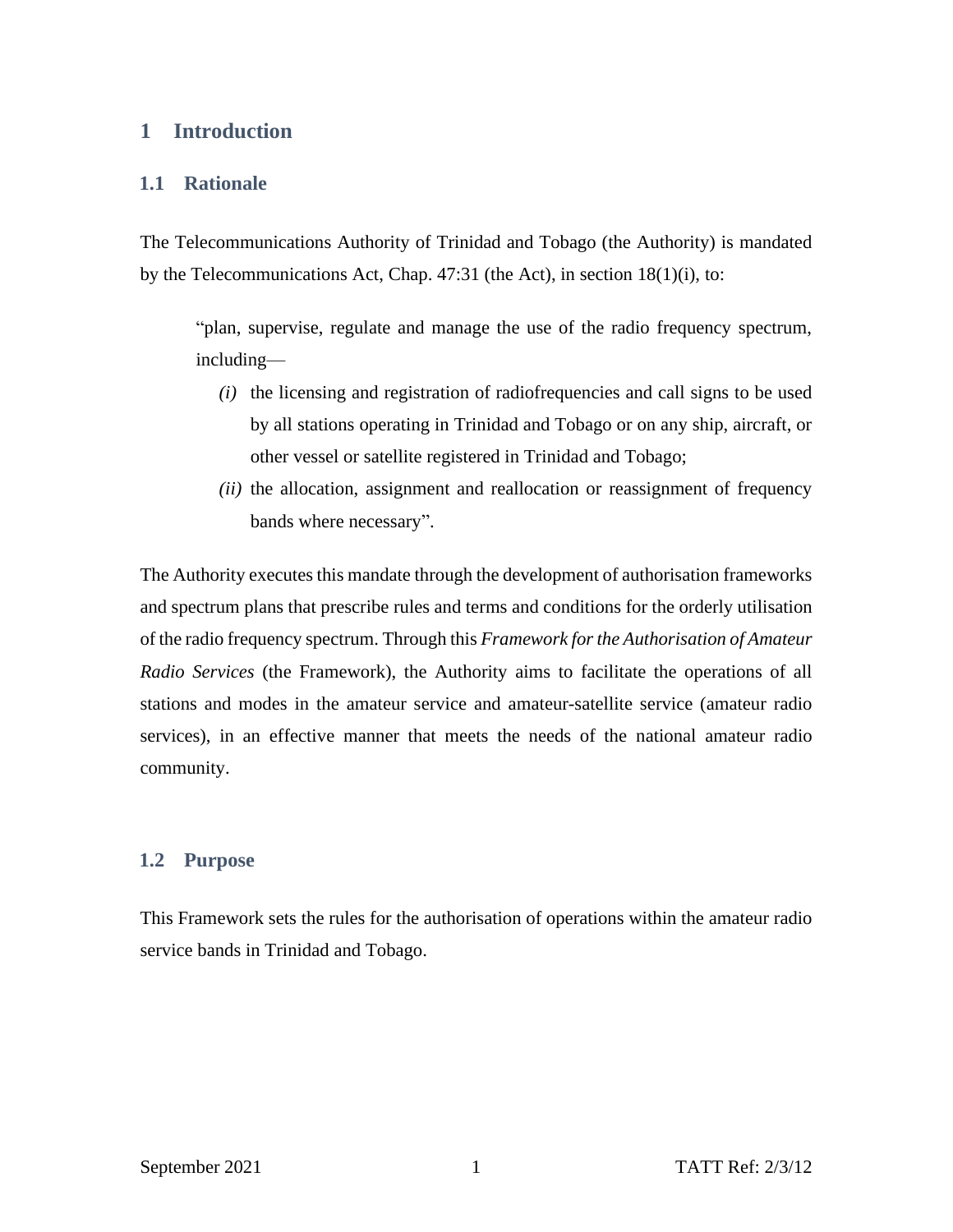#### <span id="page-5-0"></span>**1.3 Background**

Amateur service is the oldest type of radio service and predates the regulation of radiocommunications. Today, amateur service and, additionally, amateur-satellite service are radiocommunications services defined in the International Telecommunication Union (ITU) Radio Regulations and have been allocated radio frequency spectrum in various frequency bands to undertake non-commercial radiocommunications activity, including self-training, intercommunication and technical investigations.

The amateur radio services are allocated relatively narrow bands within the radio spectrum from 135.7 kHz through 250 GHz. These bands provide the whole range of radio wave propagation characteristics and, through experimentation, amateurs have contributed greatly to the understanding of propagation, high frequency (HF) single sideband radio, HF data communications systems, packet radio protocols and communications satellite design.

Amateur radio continues to play an important and internationally recognised role in emergency communications. It has the unique ability to provide radiocommunications independent of the telephone network or other radio services, which is particularly critical in the first few days after a disaster, before relief agencie set up disaster telecommunications services.

Self-training, such as the training of young people in radiocommunications, is an important element of amateur radio services. Amateur radio operators plan, design, build, operate and maintain a complete radio station. Their expertise adds to the national human resource in telecommunications.

Notably, amateur operators can repurpose commercial equipment and build "homebrewed" equipment to operate in the amateur radio service bands. Such equipment is treated with flexibility for certification by the Authority, on a case by case basis.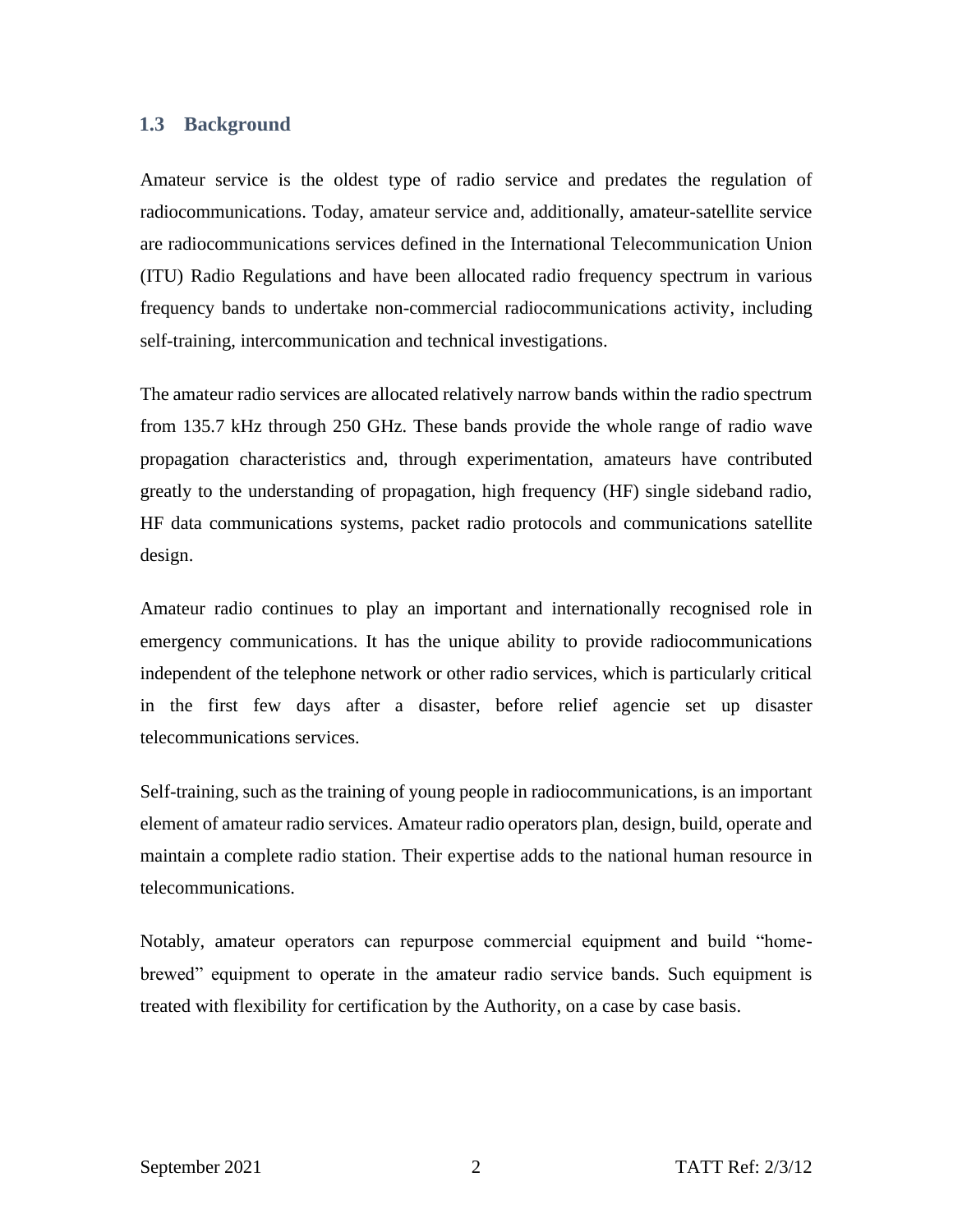There are approximately three million amateur stations in operation worldwide. There are over 40 amateur radio satellites in orbit and there is an amateur radio repeater and digital radio station in operation onboard the International Space Station (ISS).

Before the establishment of the Authority, approximately 400 local amateur radio operators were licensed under the Wireless and Telegraphy Ordinance (WTO) of 1936. To date, many WTO licensees have regularised their authorisation and were issued licences by the Authority. The amateur radio community in Trinidad and Tobago continues to be very active, with involvement in academia and emergency communications. The Authority continues to receive applications from new amateur radio operators and, through this Framework, seeks to ensure that all modes of amateur operation are effectively facilitated, to meet the needs of the national amateur radio community.

#### <span id="page-6-0"></span>**1.4 Objectives**

This Framework:

- i. provides an effective regulatory framework for the licensing of amateur radio services in Trinidad and Tobago.
- ii. ensures that the assignment of call signs to amateur radio stations is done in an efficient, effective and transparent manner and consistent with the ITU regulations.
- iii. aligns the Authority's approach to amateur radio services with international regulations and recommendations.

#### <span id="page-6-1"></span>**1.5 Relevant Legislation**

The sections of the Act that inform this Framework are:

Section 18(1):-

"Subject to the provisions of this Act, the Authority may exercise such functions and powers as are imposed on it by this Act and in particular –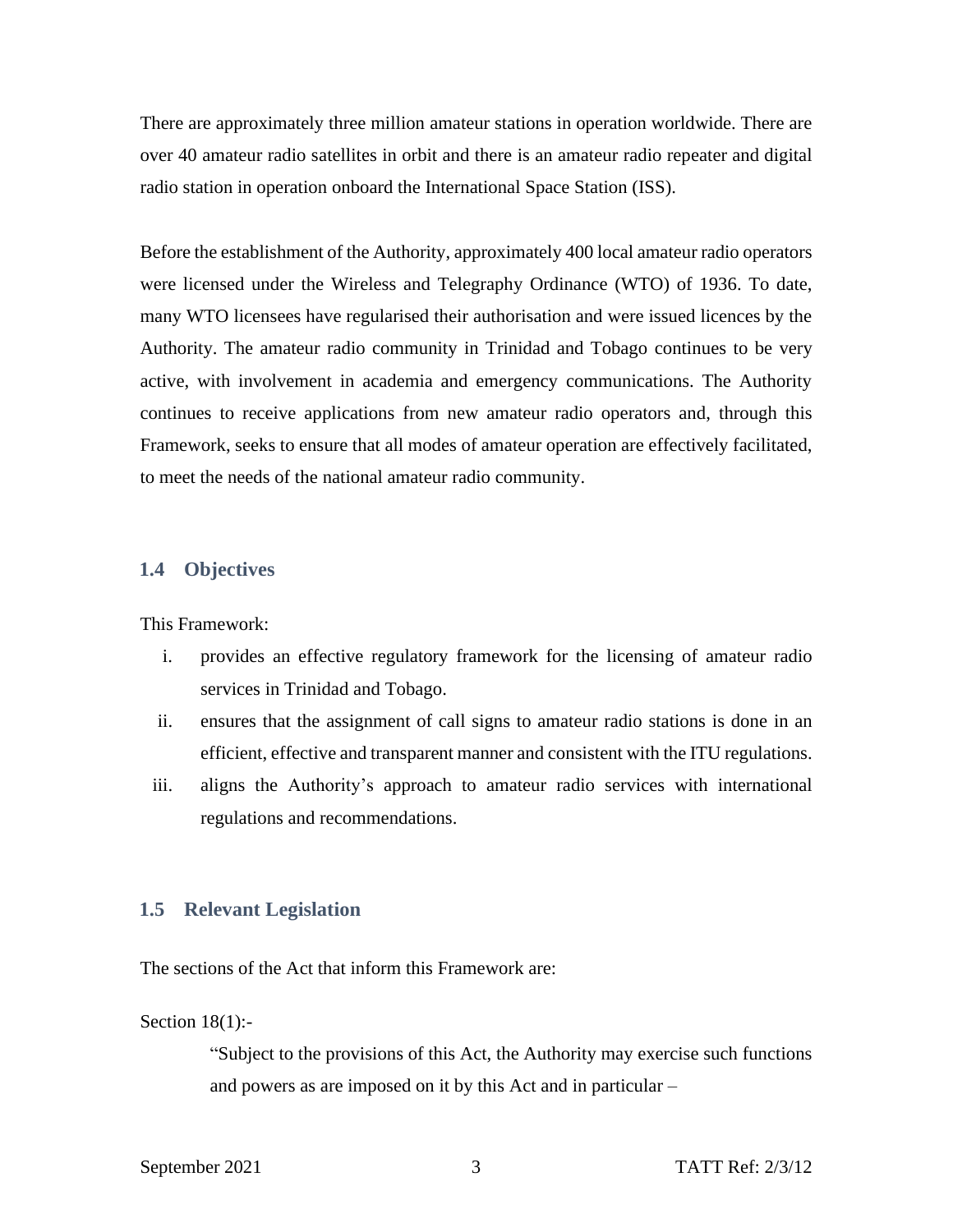- *(i)* plan, supervise, regulate and manage the use of the radio frequency spectrum, including –
	- (i) the licensing and registration of radio frequencies and call signs to be used by all stations operating in Trinidad and Tobago or on any ship, aircraft, or other vessel or satellite registered in Trinidad and Tobago;
	- (ii) the allocation, assignment and reallocation or reassignment of frequency bands where necessary."

#### Section 36(1):

"Subject to subsection (2), no person shall –

- (a) establish, operate or use a radio-communication service;
- (b) install, operate or use any radio transmitting equipment; or
- (c) establish, operate or use any radio-communication service on board any ship, aircraft, or other vessel in the territorial waters or territorial airspace of Trinidad and Tobago, other than a ship of war or a military aircraft or satellite registered in Trinidad and Tobago without a licence granted by the Authority."

#### <span id="page-7-0"></span>**1.6 Review Cycle**

This Framework will be revised periodically to meet changing and unforeseen circumstances. The Authority will review the document and, if necessary, make modifications, in consultation with stakeholders, to ensure that the Framework is guided by appropriate policy guidelines and objectives.

Questions or concerns regarding the maintenance of this Framework may be directed to the Authority via email at [info@tatt.org.tt.](mailto:info@tatt.org.tt)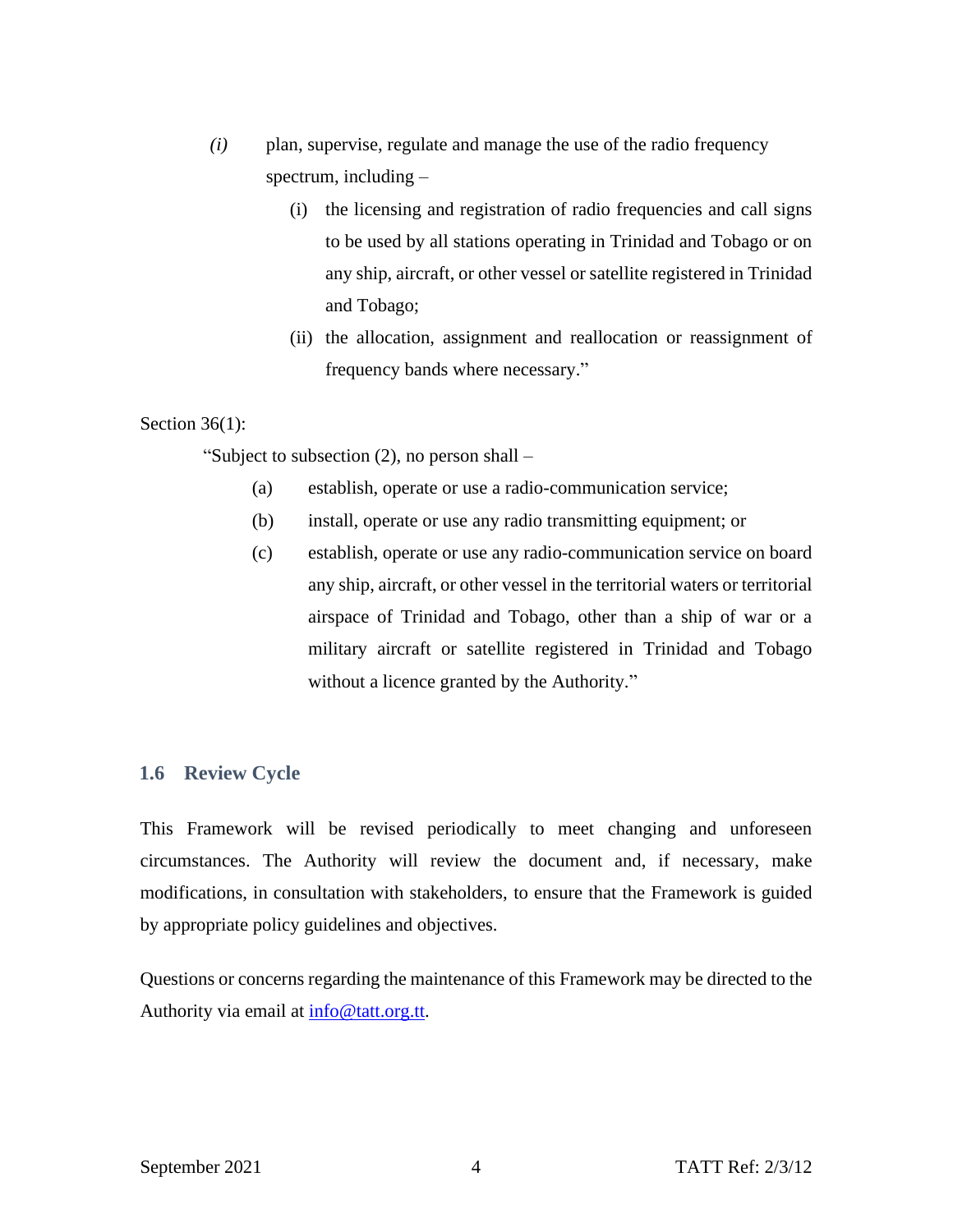#### <span id="page-8-0"></span>**1.7 The Consultation Process**

In accordance with its *Procedures for Consultation in the Telecommunications Sector of Trinidad and Tobago* (ver. 2.0, 2010) the Authority sought the views of targeted stakeholders and the public on the rules put forward in this Framework.

It should be noted that versions 1.1 and 1.2 of this document were released for public consultation in July 2013 and August 2014, respectively. In 2015, the Framework was revised based on the comments and recommendations received from the second round of consultation, but it was not approved for publication in light of new developments within this community, such as the licensing of amateur beacons and repeaters and the implementation of the International Amateur Radio Permit (IARP).

Consequently, the Authority elected not to complete the 2013 to 2015 consultation process but to further revise the Framework based on the new developments and commence a new consultation process.

In June 2020, the new consultation process began, with the engagement of key stakeholders in the amateur community. This targeted stakeholder consultation included the International Amateur Radio Union (IARU), amateur clubs, representatives from academia and emergency relief agencies. Following the consultation, the Framework was revised, based on feedback from the stakeholders. The comments and recommendations received and the Authority's corresponding decisions and suggestions were compiled in the decisions and recommendations (DoRs) matrix in Appendix I.

In October 2020, the revised Framework (version 1.2) was issued for a single round of public consultation for a period of six weeks. The DoRs matrix for the single round of public consultation is attached as Appendix II.

Modifications were made to:

i. section 1.3 to indicate that "home-brewed" and repurposed equipment are treated with flexibility with regards to certification.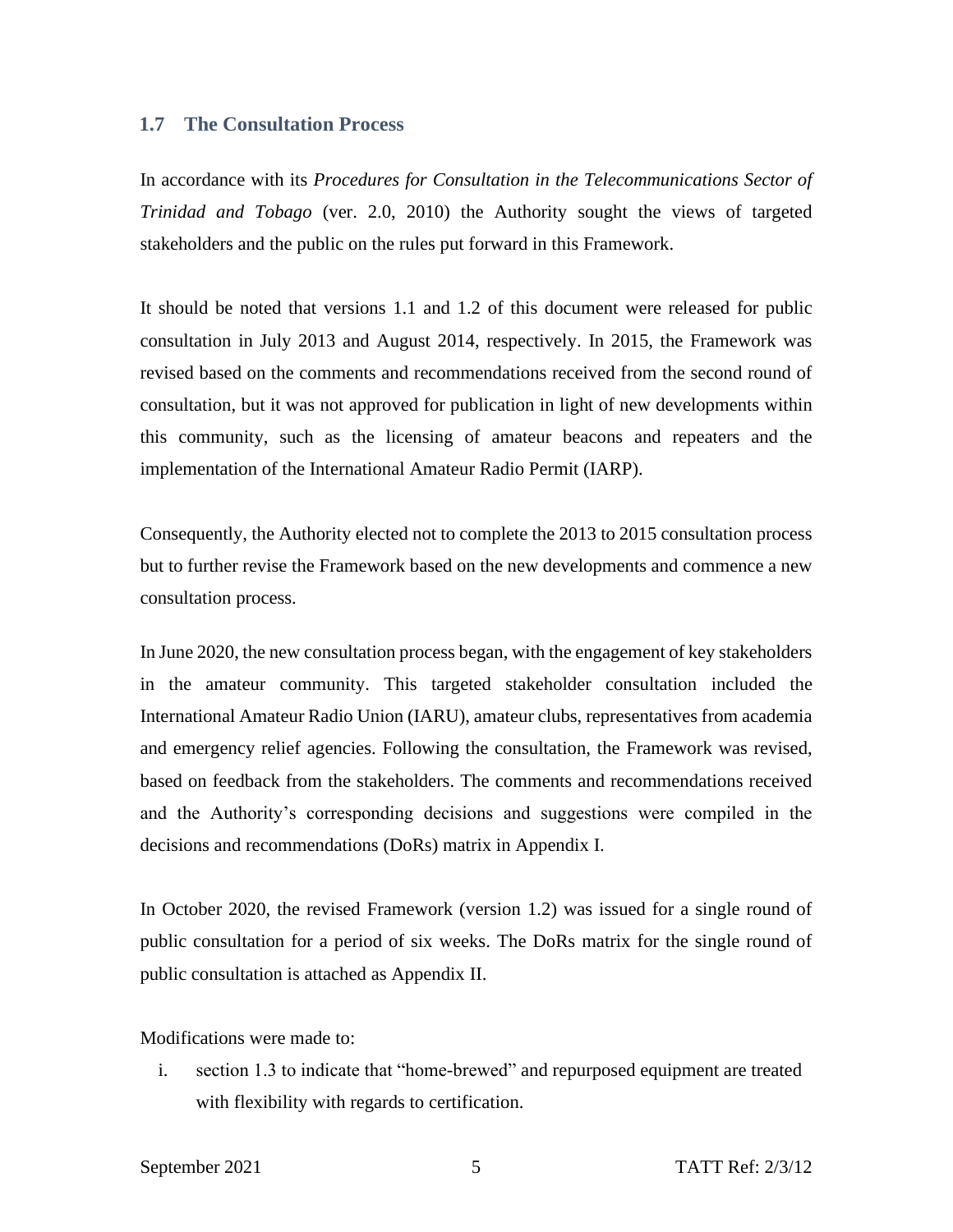- ii. section 1.7 to include details of the single round of public consultation.
- iii. section 3.4 to clarify that the parent or legal guardian of a minor is not required to be an amateur radio operator.

# <span id="page-9-0"></span>**1.8 Other Relevant Documentation**

Other relevant policies, plans and regulations, currently in effect, to be read along with this Framework include:

- i. *Authorisation Framework for the Telecommunications and Broadcasting Sectors of Trinidad and Tobago*
- ii. *Trinidad and Tobago Frequency Allocation Table (8.3 kHz – 3000 GHz)*
- iii. *Recommendations for Spectrum Management Policy*

These documents can be found on the Authority's website, [www.tatt.org.tt](file:///C:/Users/aasimon/Documents/Work/Amateur/www.tatt.org.tt)

# <span id="page-9-1"></span>**1.9 Definitions**

**Amateur operator/amateur radio operator:** a person issued a licence to be the control operator of an amateur station (47 C.F.R. § 97.3 2019)

**Amateur service:** a radiocommunications service for the purpose of self-training, intercommunication and technical investigations carried out by amateurs, i.e., duly authorised persons interested in radio technique solely with a personal aim and without pecuniary interest (ITU 2016)

**Amateur-satellite service:** a radiocommunications service using space stations on earth satellites for the same purposes as those of the amateur service (ITU 2016)

**Amateur station:** a station in an amateur radio service consisting of the equipment and components for carrying on radiocommunications (47 C.F.R. § 97.3 2019)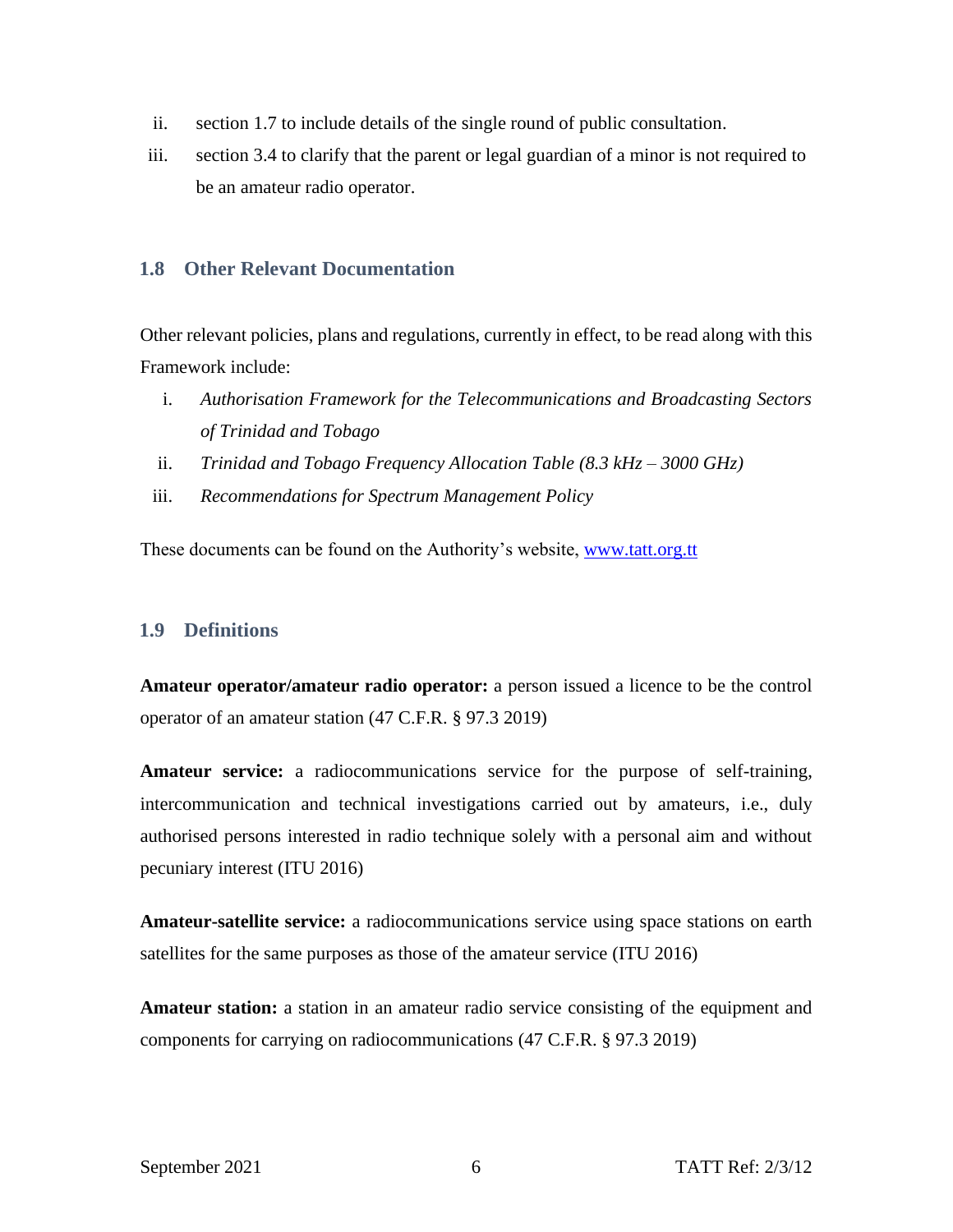**Beacon:** an amateur station transmitting communication for the purposes of observation of propagation and reception or other related experimental activities (47 C.F.R. § 97.3 2019)

**Repeater:** an amateur station that simultaneously retransmits the transmission of another amateur station on a different channel or channels (47 C.F.R. § 97.3 2019)

**Third-party communication:** a message from the control operator (first party) of an amateur station to another amateur station control operator (second party) on behalf of another person (third party) (47 C.F.R. § 97.3 2019)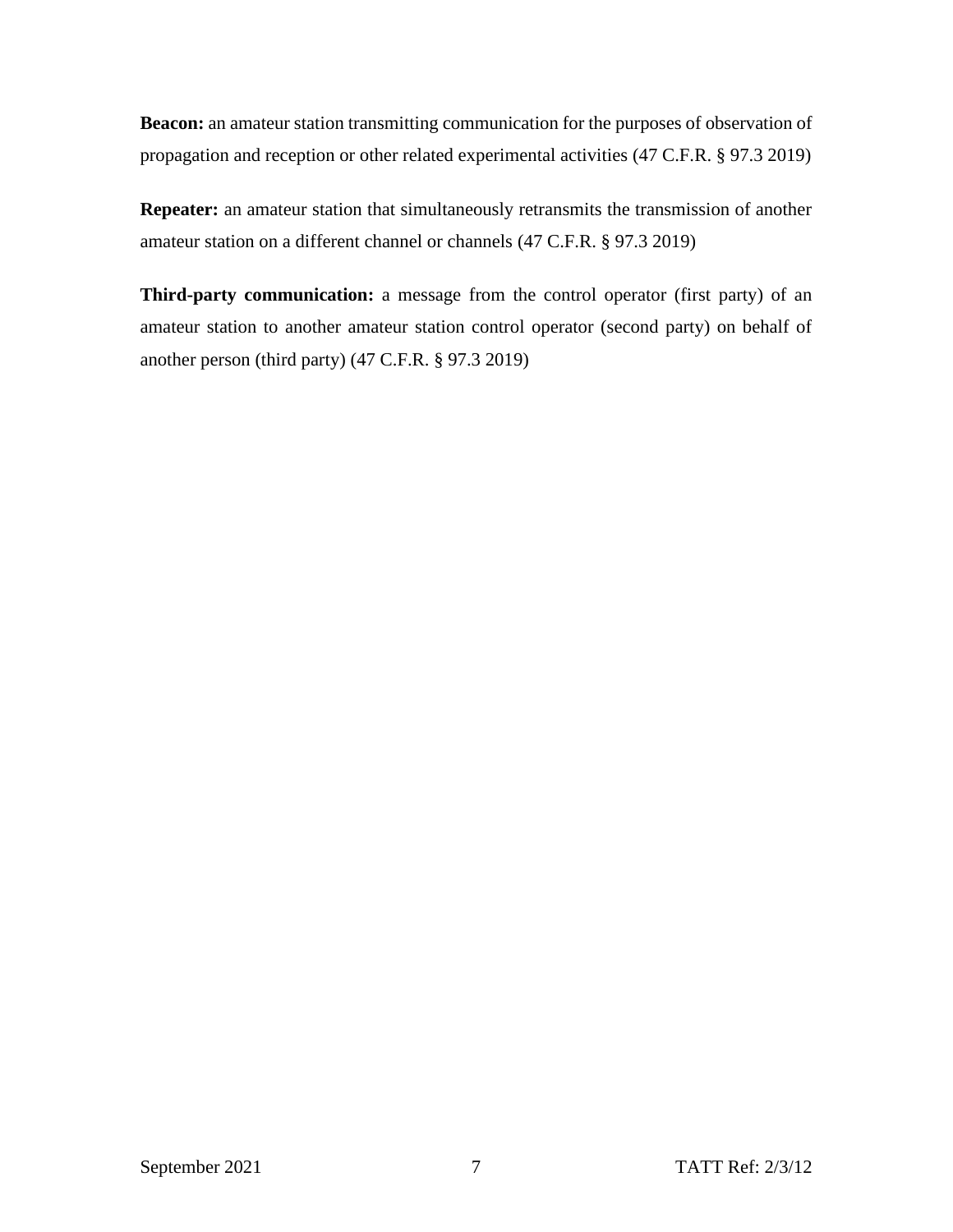# <span id="page-11-0"></span>**2 Amateur Radio Services Regime in Trinidad and Tobago prior to the Telecommunications Act**

Before the proclamation of the Act, the applicable legal instrument for the licensing of radiocommunications equipment, inclusive of amateur radio operators, was the WTO. Under the WTO, a licence was required for the use of any wireless apparatus and, as such, the licensing framework was driven by the equipment or apparatus used in the provision of the radiocommunications service. Amateur radio operators were granted an Experimental Wireless Telegraphy Transmitting Licence. The regulatory function was performed under the Ministry responsible for telecommunications, and licences were granted by the Minister.

#### <span id="page-11-1"></span>**2.1 Procedures under the Previous Regime**

As stated earlier, under the WTO, only one type of amateur radio service licence was issued, namely, the Experimental Wireless Telegraphy Transmitting Licence, which was renewable annually on the anniversary date of the licence.

The following criteria were used for the issuance of licences to amateur radio operators in Trinidad and Tobago:

- (1) Nationals or residents holding City & Guilds Certificates for the Radio Amateurs' Examination
- (2) Nationals or residents completing the Morse code examination at a minimum of 13 words per minute. This examination was conducted by the then Telecommunications Division under the relevant Ministry.

A person meeting these criteria was granted the Experimental Wireless Telegraphy Transmitting Licence and issued call signs with the prefix 9Y4.

In 1990, another licence was introduced under the WTO, classified as an Amateur Radio Grade 2 Licence. This was issued to nationals or residents with the City  $\&$  Guilds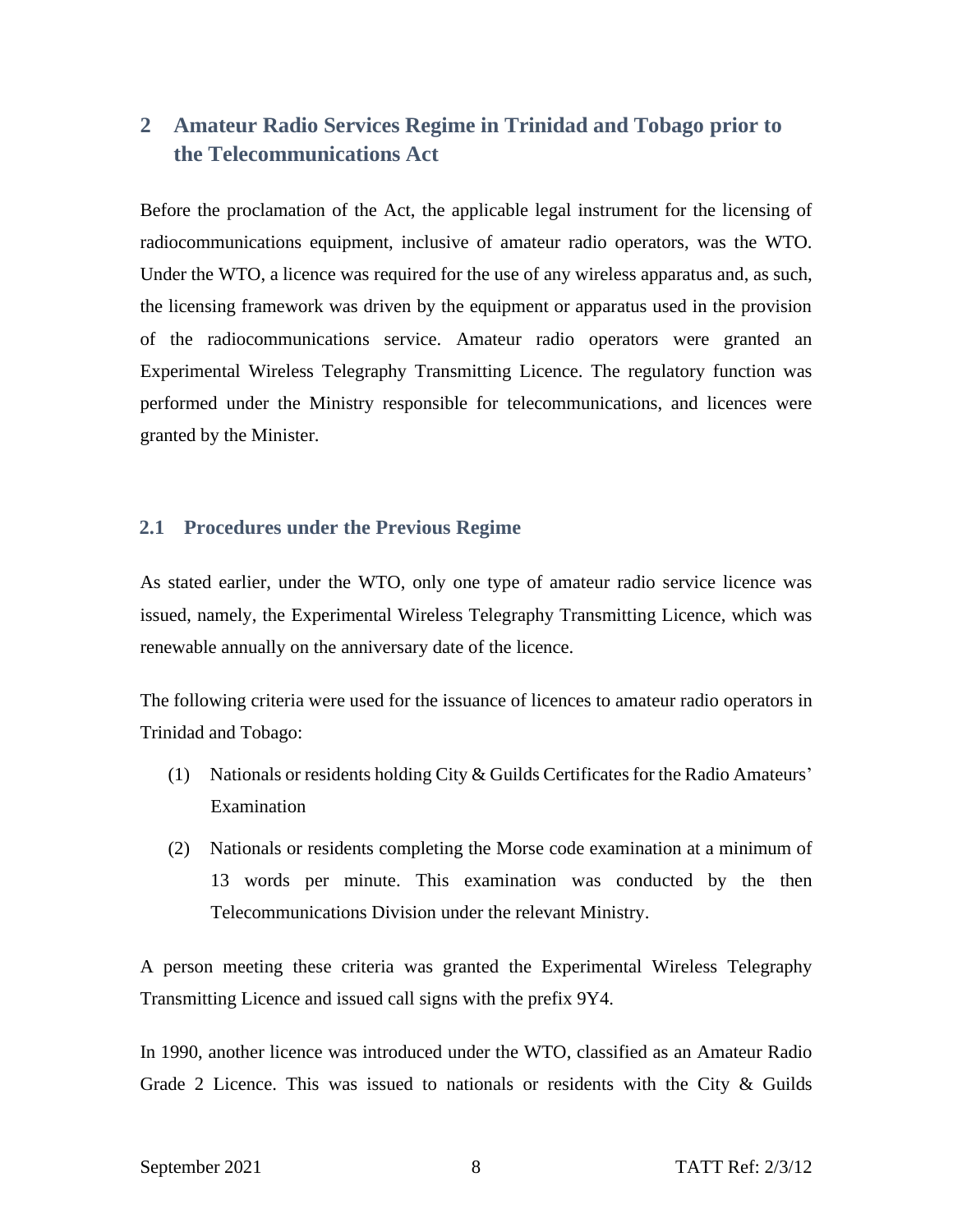Certificate in Radio Amateurs' Examination only. These persons only satisfied criterion (1) above and were not required to pass the Morse code examination. Successful applicants were issued call signs with the prefix 9Z4.

Persons with other suitable qualifications that satisfied the ITU recommendations for the issuance of amateur radio operator licences were also eligible for licences. These persons were granted licence individually, they included telecommunications or electronic engineers with a minimum of five years' experience in the operation of transmitters.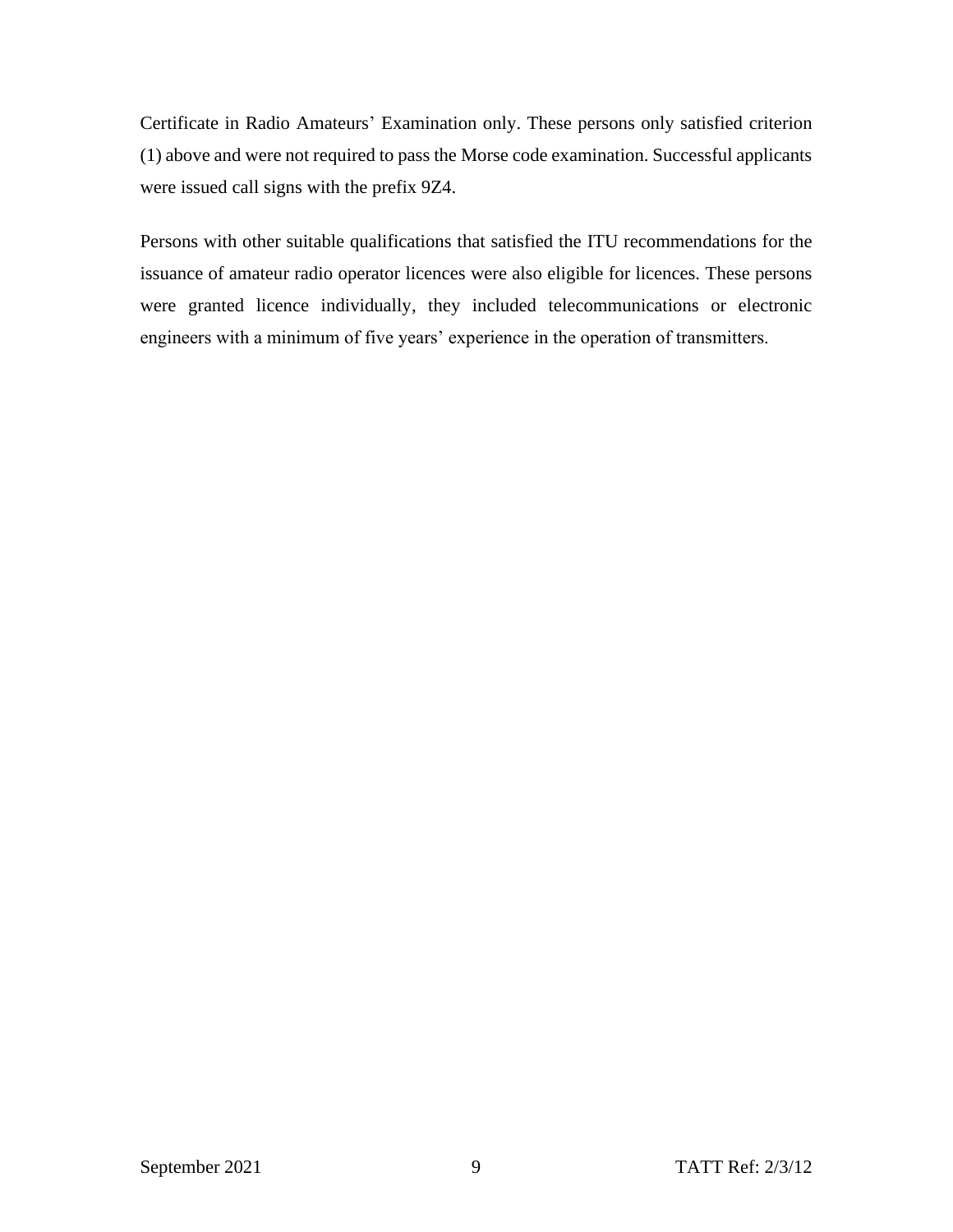# <span id="page-13-0"></span>**3 Framework for Amateur Radio Services in Trinidad and Tobago**

# <span id="page-13-1"></span>**3.1 Types of Amateur Radio Service Licences**

Two categories of licences are typically issued for amateur radio services — an operator licence and a station licence. An operator licence permits a certified individual to operate an amateur station. A station licence is issued to a person or organisation for the ownership and/or installation of an amateur station.

To simplify the authorisation process, the licence categories can be combined to create an operator/station licence, for cases where an individual operates, owns and/or installs an amateur station.

In Trinidad and Tobago, the following types of amateur radio licences are issued:

- i. operator/station licence:
	- a. local
	- b. reciprocal
- ii. station licence:
	- a. club
	- b. special operation
	- c. emergency

Amateur radio service licences are issued for the purpose of self-training, intercommunication and technical investigations. Amateur stations must not be used for commercial purposes or pecuniary gain. Licensed amateur operators may use amateur stations to assist in emergencies.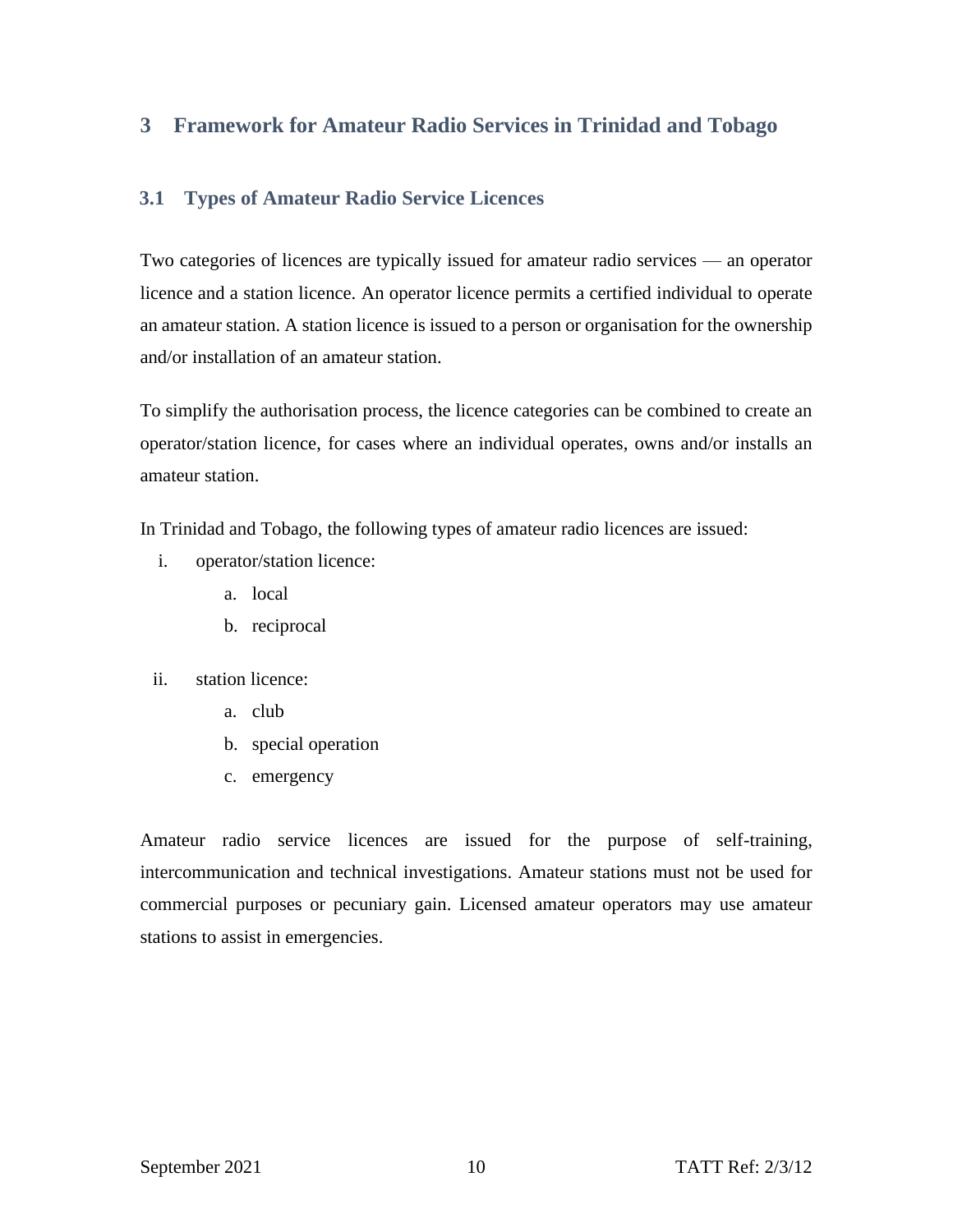

# <span id="page-14-0"></span>**3.1.1 Local Operator/Station Licence**

Local operator/station licences are issued to nationals and permanent residents of Trinidad and Tobago. Such persons who are certified, i.e., qualified by examination to operate, own and/or install amateur stations, in accordance with section 3.7 of this Framework, are eligible to apply for a local operator/station licence.

# *Framework for the Authorisation of Amateur Radio Services Rule*

*5. Local operator/station licences are issued to nationals and permanent residents of Trinidad and Tobago who are certified to own, install and/or operate stations in amateur radio service.*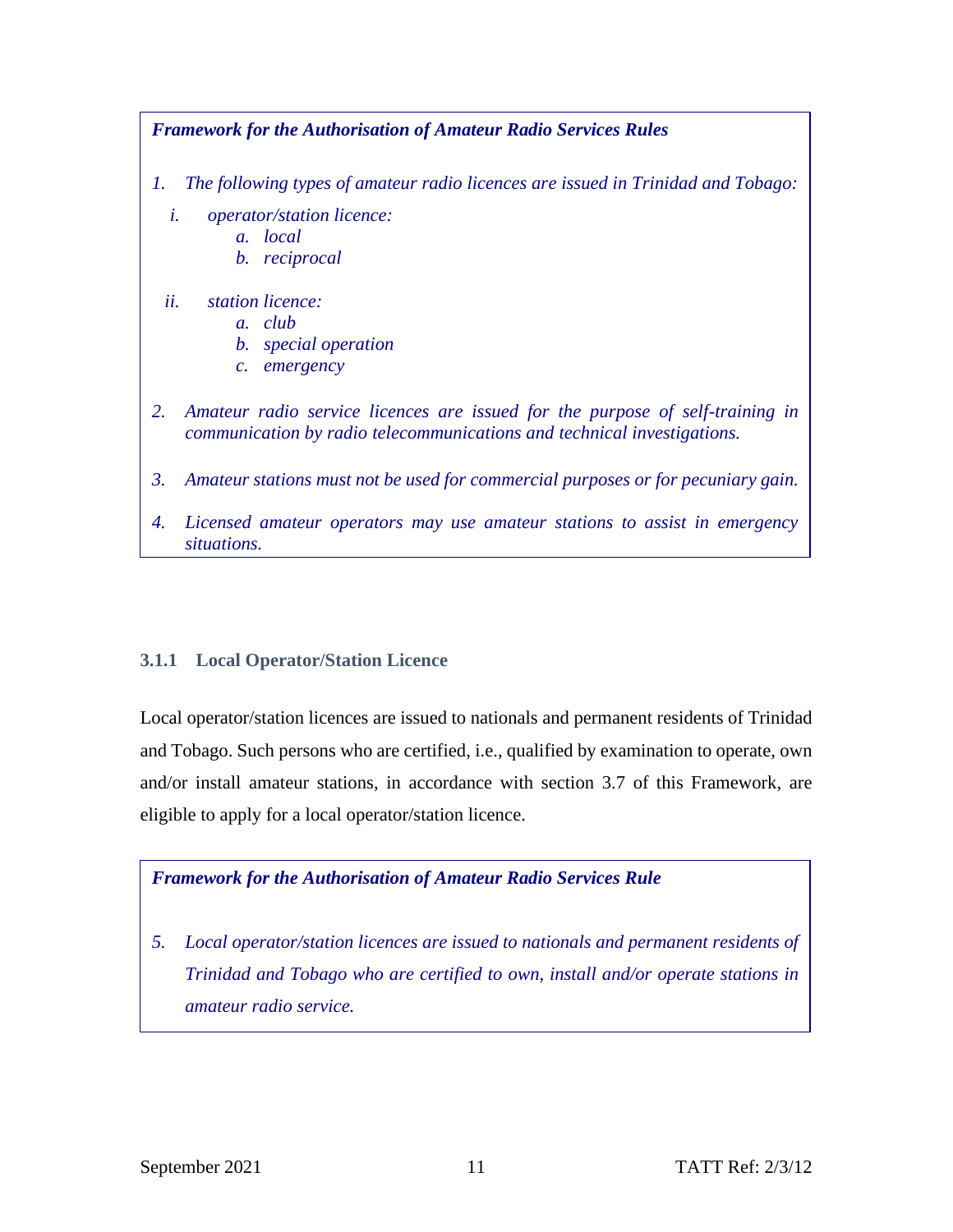#### <span id="page-15-0"></span>**3.1.2 Reciprocal Operator/Station Licence**

Reciprocal operator/station licences are issued to non-nationals and non-residents who are holders of a valid amateur licence from a recognised foreign administration. This licence facilitates visitors interested in operating their amateur station while in Trinidad and Tobago.

#### *Framework for the Authorisation of Amateur Radio Services Rule*

*6. Reciprocal operator/station licences are issued to non-nationals and non-residents who have been granted amateur radio licences from foreign administrations recognised by the Authority.*

#### <span id="page-15-1"></span>**3.1.3 Club Station Licence**

Club station licences are issued to organisations whose primary activities are related to amateur radio services. Such organisations must have a trustee who is designated by the club. The trustee must be an individual who holds a valid advanced class local operator/station licence issued by the Authority and is responsible for ensuring the club station operates in accordance with the provisions of the Act, the licence and other relevant regulations. The trustee will be the point of contact for the club on all matters related to the club station.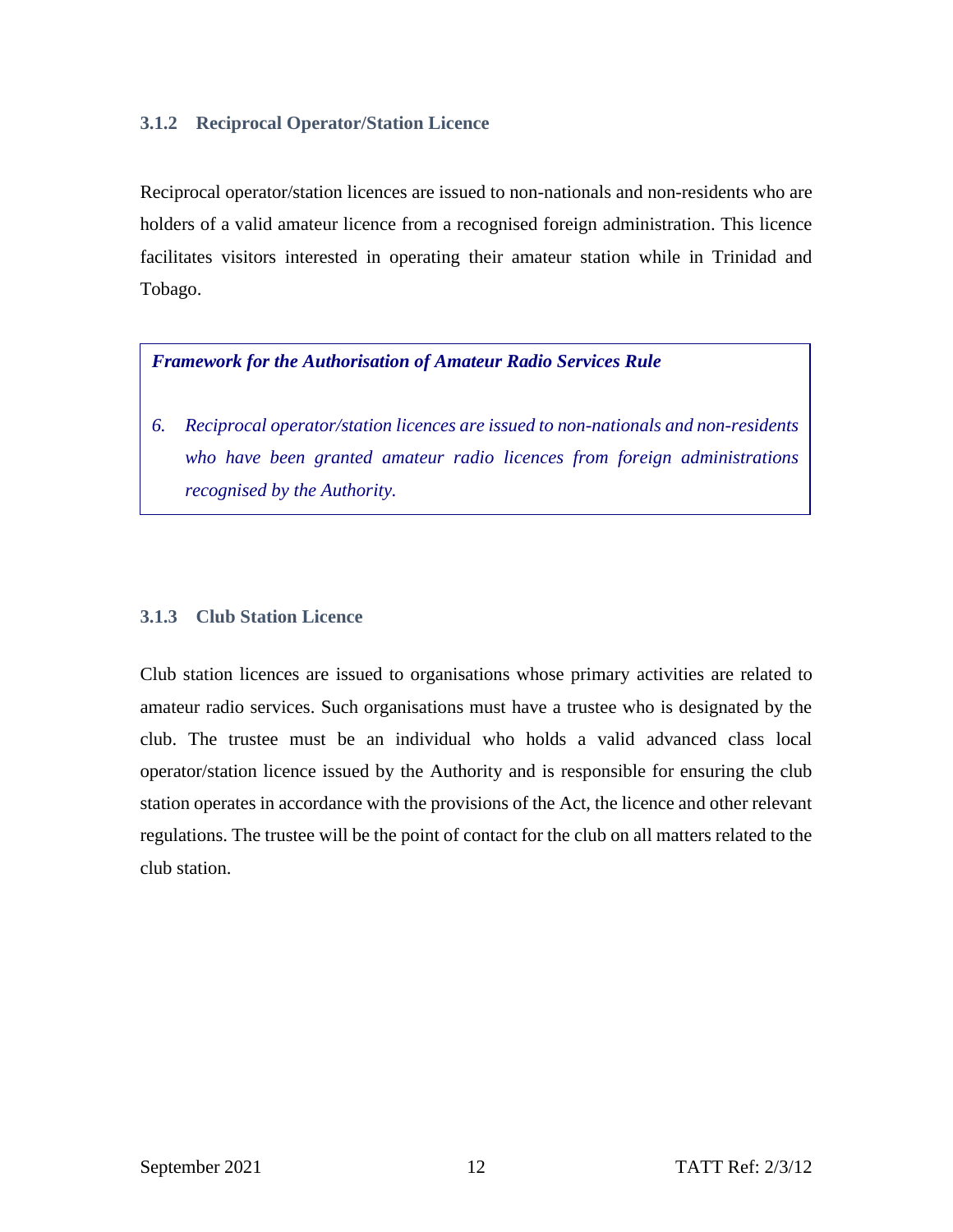A club must be composed of at least four members.

# *Framework for the Authorisation of Amateur Radio Services Rules*

- *7. Club station licences are issued to organisations whose primary activities are related to the amateur radio services.*
- *8. Clubs must designate a trustee who must be the holder of a valid advanced class operator/station licence issued by the Authority.*
- *9. Clubs must have a minimum membership of four persons.*

# <span id="page-16-0"></span>**3.1.4 Special Operation Station Licence**

Special operation station licences are issued to individuals or clubs for amateur stations that require frequency coordination. Special operation stations include beacon stations and repeater stations. Such licences will only be issued to individuals or clubs that are holders of valid amateur radio licences issued by the Authority. It should be noted that frequency coordination and licensing apply to repeaters that are available for public use and not to low-powered repeaters for personal use, such as duplex hotspots.

The amateur operator, club or other entity that is licensed to operate a special operation station is responsible for ensuring the station is operated in accordance with the provisions of the Act, the licence and other relevant regulations. This includes monitoring the repeater from time to time and taking reasonable steps to minimise the risk of unsuitable content being transmitted.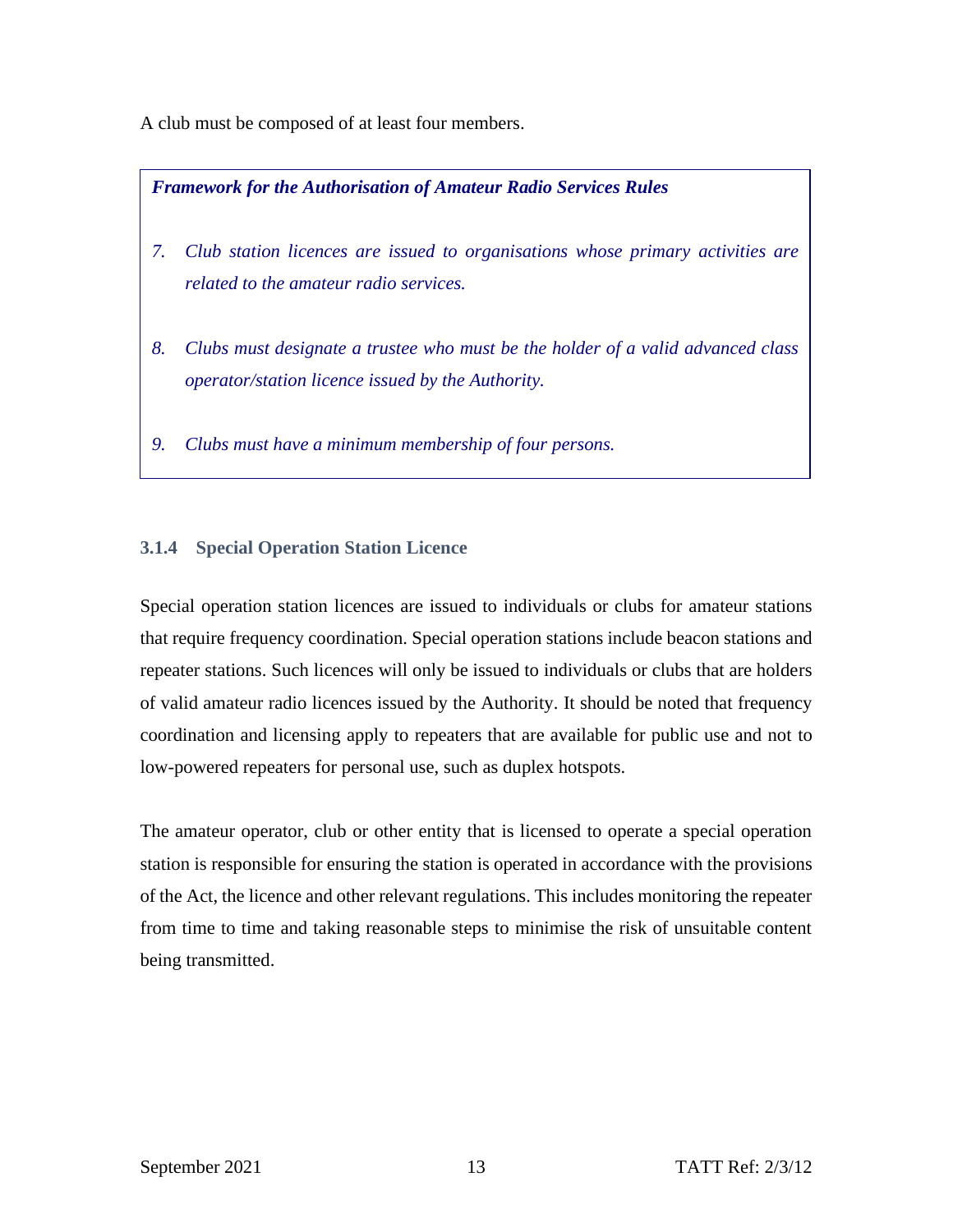#### *Framework for the Authorisation of Amateur Radio Services Rule*

*10. Special operation station licences are issued to individuals or clubs who are holders of a valid amateur radio licence issued by the Authority for stations in the amateur radio services that require frequency coordination.*

#### <span id="page-17-0"></span>**3.1.5 Emergency Station Licence**

Emergency station licences are issued to emergency relief agencies that use amateur stations as a secondary emergency communications system. Emergency relief agencies are designated by the Office of Disaster Preparedness and Management (ODPM) and the Tobago Emergency Management Agency (TEMA). Emergency relief agencies must appoint a trustee who must be an individual who holds a valid advanced class local operator/station licence issued by the Authority. The trustee is responsible for ensuring the emergency station operates in accordance with the provisions of the Act, the licence and other relevant regulations. The trustee will be the point of contact for the organisation on all matters relating to the emergency station.

An emergency station is limited to operations solely related to emergency communications and disaster relief; however, it is bound to all other conditions of the amateur station licence. Notwithstanding this, the issuance of an amateur emergency station licence to emergency relief agencies is solely for use as a secondary system to their primary emergency communications systems.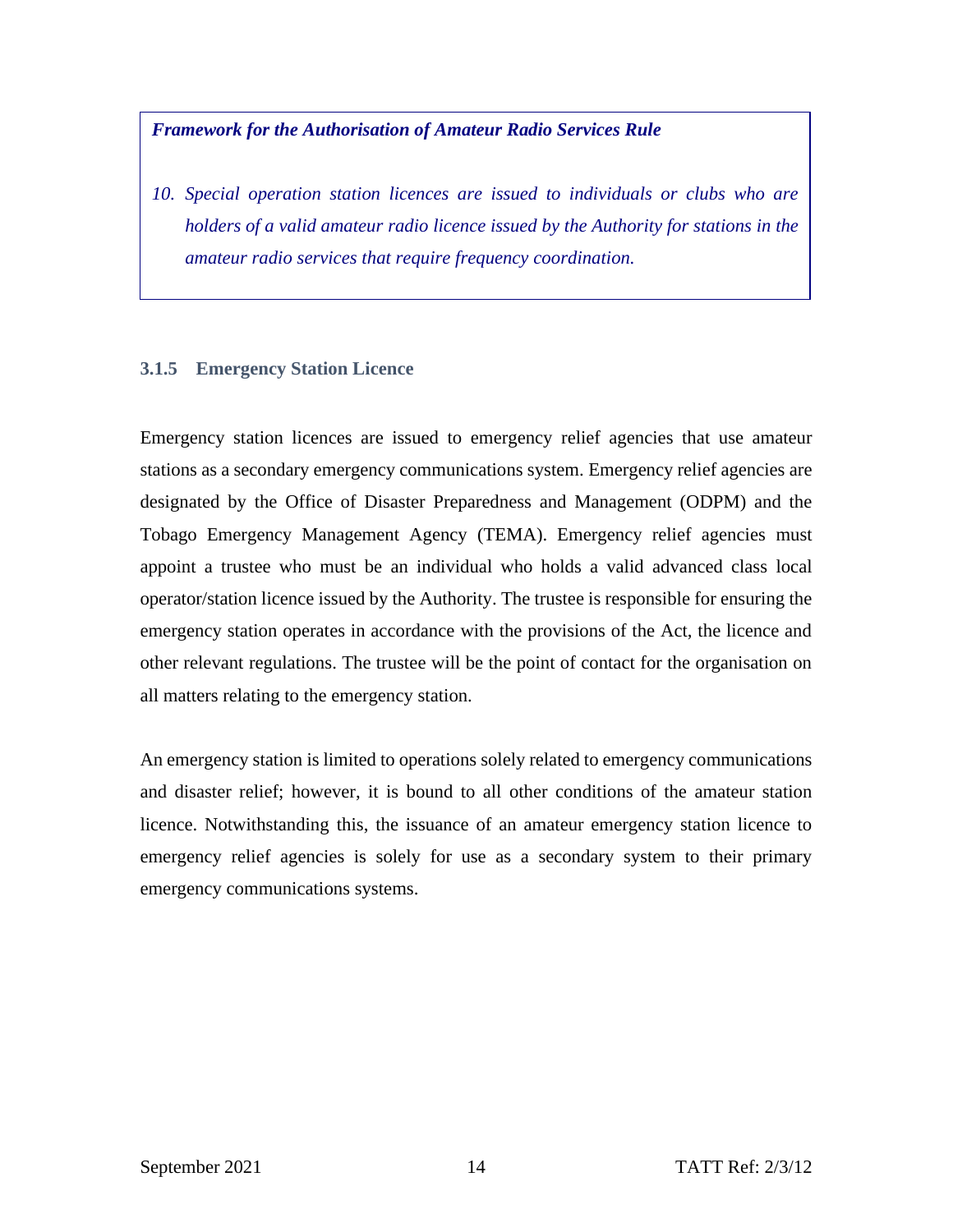*Framework for the Authorisation of Amateur Radio Services Rules*

- *11. Emergency station licences are issued to emergency relief agencies as authorisation to use amateur stations as a secondary emergency communications system.*
- *12. Disaster relief agencies must appoint a trustee who must be the holder of a valid advanced class local operator/station licence issued by the Authority.*
- *13. An emergency station is limited to operations solely related to emergency communications and disaster relief. It is, however, bound to all other terms and conditions of an amateur station licence.*

# <span id="page-18-0"></span>**3.2 Classes of Amateur Radio Licences**

The class of an amateur radio licence identifies the proficiency requirements and privileges authorised to the operator of an amateur station. Three classes of amateur licences are issued in Trinidad and Tobago. Table 1 lists these classes and the associated proficiency requirements and privileges that previously applied to amateur radio licences issued in Trinidad and Tobago.

<span id="page-18-1"></span>

| <b>Class</b> | <b>Proficiency Requirements</b>                                                              | <b>Operator Privileges</b>                      |
|--------------|----------------------------------------------------------------------------------------------|-------------------------------------------------|
| <b>Basic</b> | Applicants qualified to operate in the<br>amateur radio service bands above 30<br><b>MHz</b> | All amateur radio service bands<br>above 30 MHz |
| General      | Applicants qualified to operate in all<br>amateur radio service bands                        | All amateur radio service bands                 |

Table 1. Classes of amateur radio licences previously issued in Trinidad and Tobago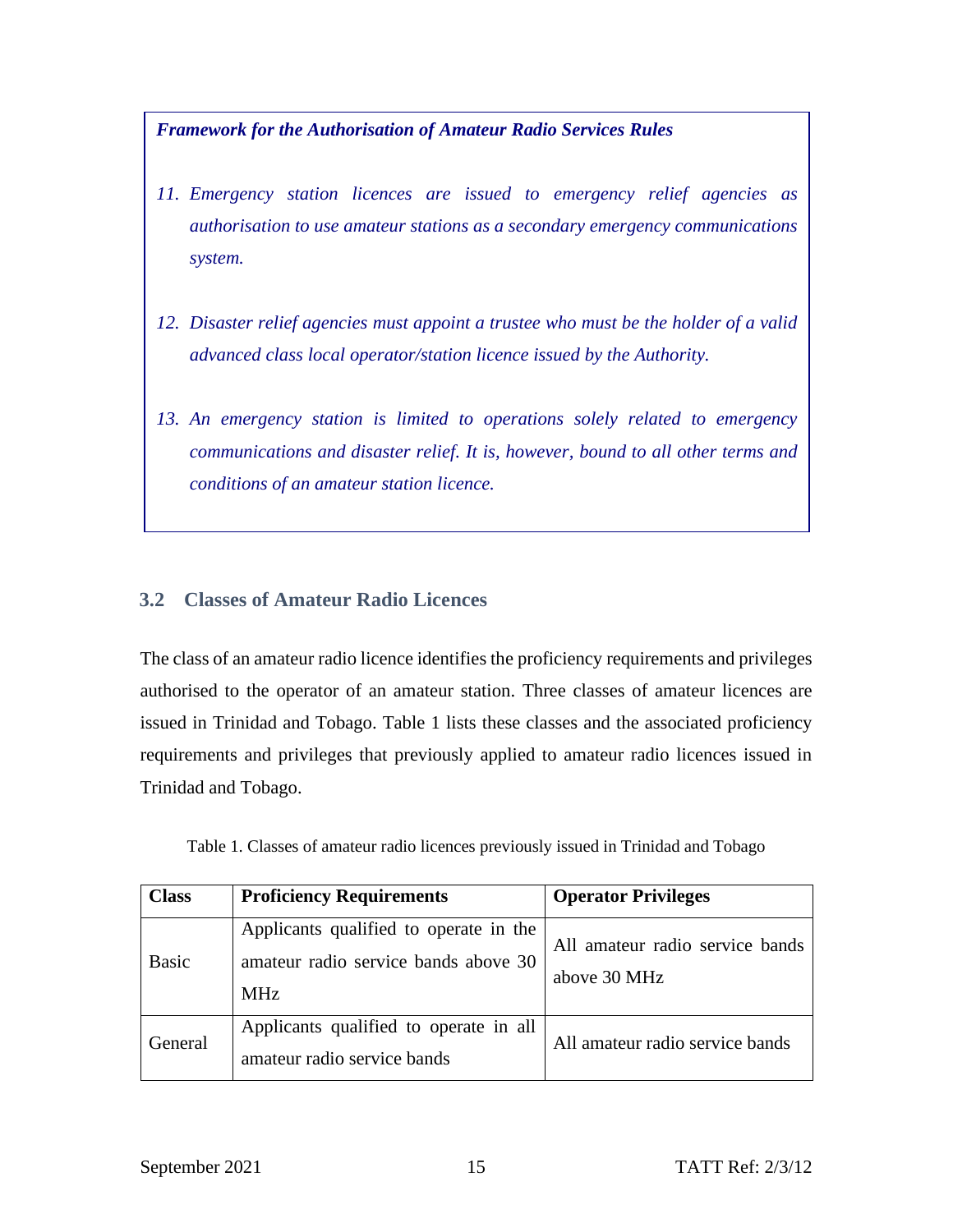| Advanced | Applicants qualified to operate in all |                                 |
|----------|----------------------------------------|---------------------------------|
|          | amateur radio service bands and to use |                                 |
|          | Morse code with a certification of at  | All amateur radio service bands |
|          | least 13 words per minute (wpm)        |                                 |

At the ITU-R World Radio Conference 2003 (WRC-03), the mandatory requirement to demonstrate Morse code proficiency was removed from Article 25 of the ITU Radio Regulations. The Authority has removed the Morse code proficiency requirement for the advanced class, as this requirement was the only distinction between the general and advanced classes. The two classes currently defined for amateur operators are shown in Table 2.

Table 2. Classes of amateur radio licences currently issued in Trinidad and Tobago

<span id="page-19-0"></span>

| <b>Class</b> | <b>Proficiency Requirements</b>                                                       | <b>Operator Privileges</b>                                                                                                                               |
|--------------|---------------------------------------------------------------------------------------|----------------------------------------------------------------------------------------------------------------------------------------------------------|
| Basic        | Applicants qualified to operate in<br>the amateur radio service bands<br>above 30 MHz | Amateur radio service bands above<br>30 MHz                                                                                                              |
| Advanced     | Applicants qualified to operate in all<br>amateur radio service bands                 | All amateur radio service bands<br>Be designated the trustee of a club<br>organisation<br>with<br>an<br>an<br><sub>or</sub><br>emergency station licence |

All licences already issued with the general class will be changed to the advanced class.

In accordance with section 3.7, the Authority will assess the qualifications of applicants for both types of operator/station licences, to determine the class of licence they will be issued. Club station licences and emergency station licences will only be issued with the advanced class. Therefore, the trustees of amateur clubs and emergency stations must hold an advanced local operator/station licence.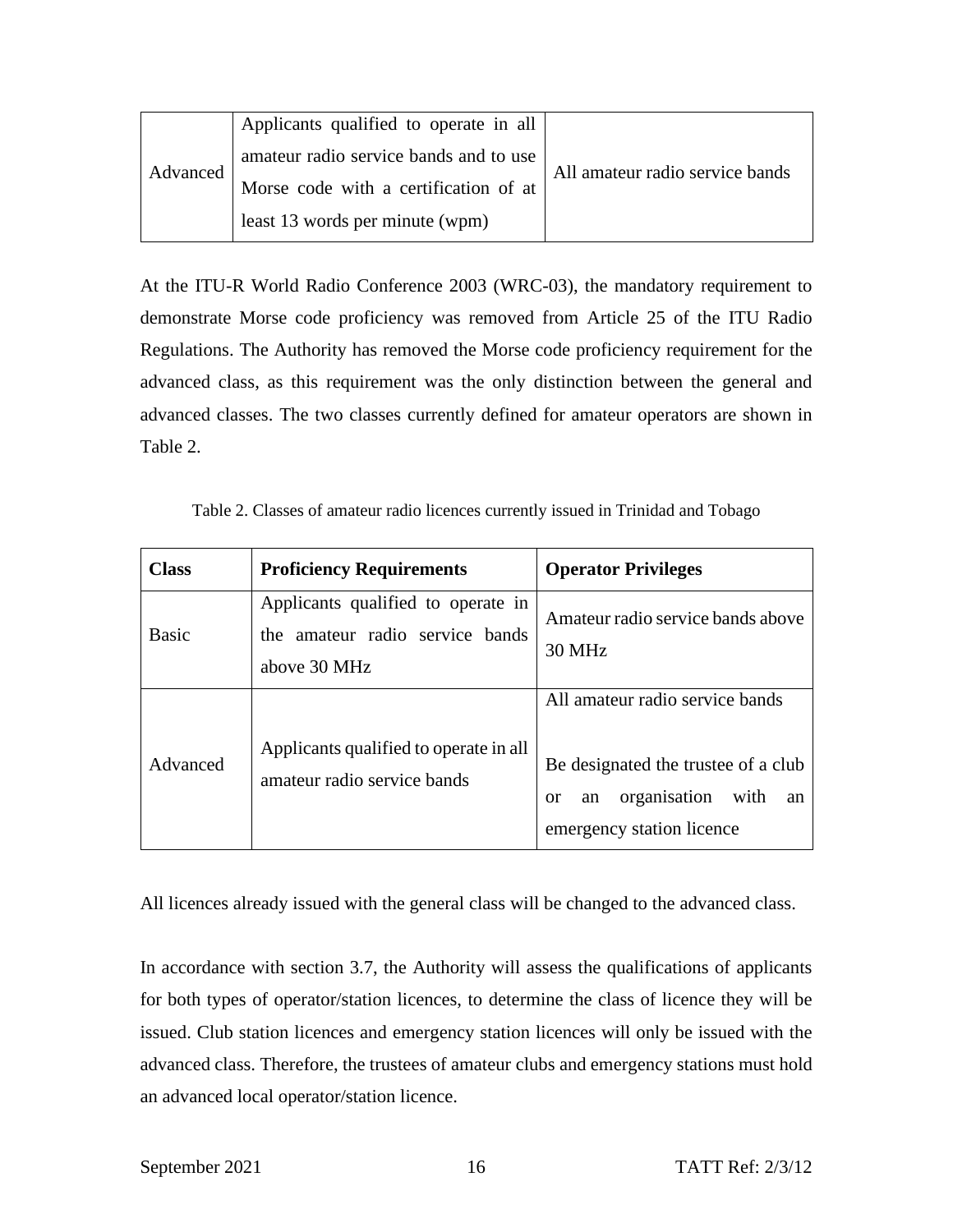Special operation station licences will not be identified by a class. However, the class of the amateur radio licence held by an amateur operator will be used during the processing of applications to determine if the applicant qualifies to operate the special operation station in the frequency band that was requested in the application.

#### *Framework for the Authorisation of Amateur Radio Services Rules*

- *14. Amateur radio licences are issued with the following classes in Trinidad and Tobago:*
	- *i. Basic — to applicants suitably qualified to operate in the amateur radio service bands above 30 MHz only*
	- *ii. Advanced — to applicants suitably qualified to operate in all the amateur radio service bands*
- *15. All amateur radio licences previously issued with the general class will be upgraded to the advanced class.*

#### *16. Only the following types of amateur radio licences are issued with a class:*

- *i. Local operator/station licence*
- *ii. Reciprocal operator/station licence*
- *iii. Club station licence*
- *iv. Emergency station licence*
- *17. Emergency and club station licences will only be issued with the advanced class. Therefore, the trustees of amateur clubs and organisations applying for emergency station licences must hold a valid advanced local operator/station licence issued by the Authority.*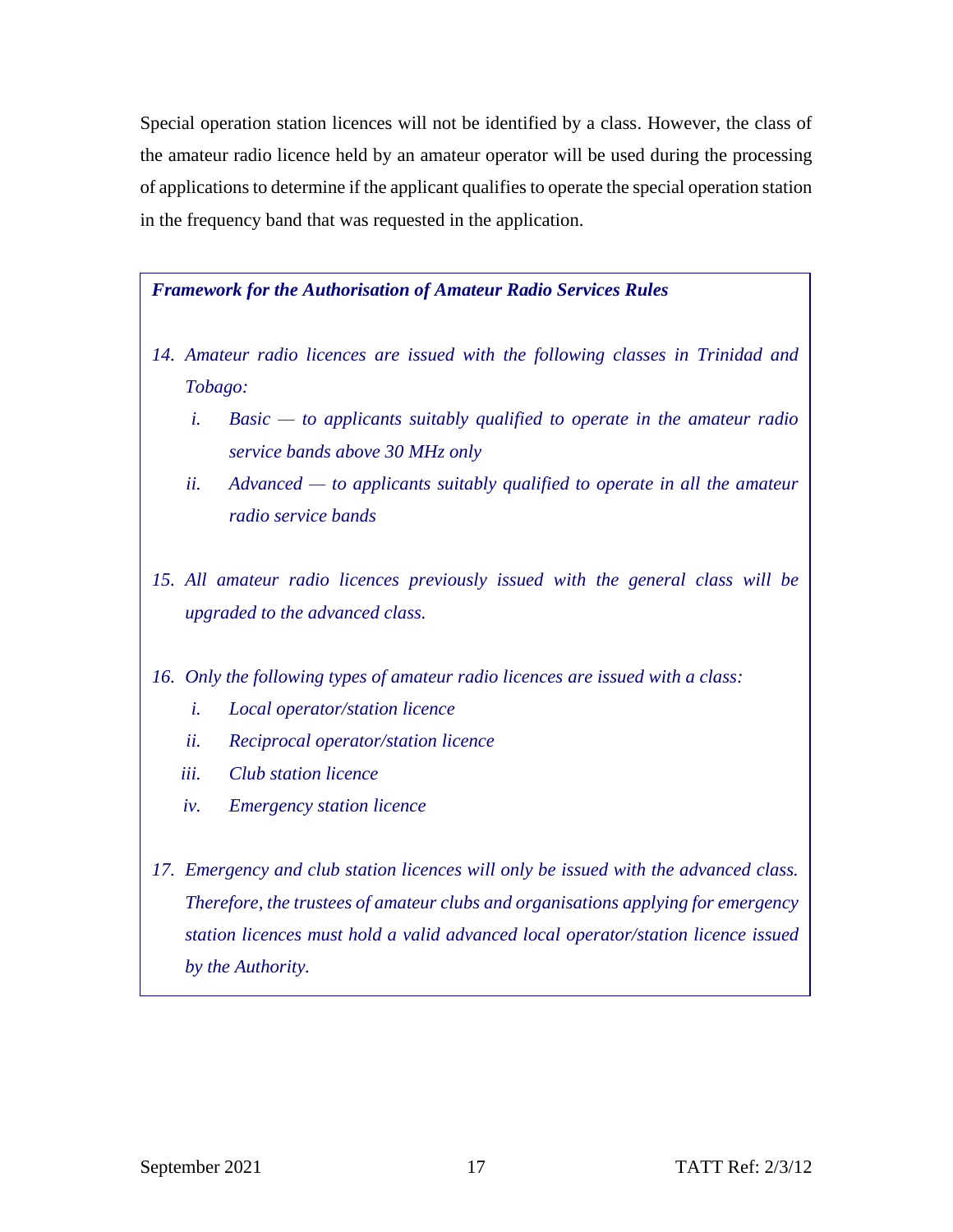# <span id="page-21-0"></span>**3.3 Licence Terms and Renewals**

Local operator/station licences, club station licences, special operation station licences and emergency station licences are issued for a renewable term of 10 years. A licensee may apply to renew his/her licence within three months of its expiration.

Reciprocal operator/station licences are non-renewable and short term. For first-time applicants, the term of the licence is limited to the length of the visitor's stay in Trinidad and Tobago, up to a maximum term of one year. For returning applicants, the term of the licence is limited to the length of the visitor's stay in Trinidad and Tobago, up to a maximum of three years or the expiration date of the licence from their home administration, whichever comes first.

#### *Framework for the Authorisation of Amateur Radio Services Rules*

- *18. Local operator/station licences, club station licences, special operation station licences and emergency station licences are issued for a renewable term of 10 years.*
- *19. A licensee may apply for the renewal of his/her licence within three months of the expiration of their current licence.*
- *20. Reciprocal operator/station licences are non-renewable and short term. The terms of such licences are as follows:*
	- *i. For first-time applicants, the term is limited to the length of the visitor's stay in Trinidad and Tobago, up to a maximum of one year.*
	- *ii. For returning applicants, the term is limited to the length of the visitor's stay in Trinidad and Tobago, up to a maximum of three years or the expiration date of their licence, whichever comes first.*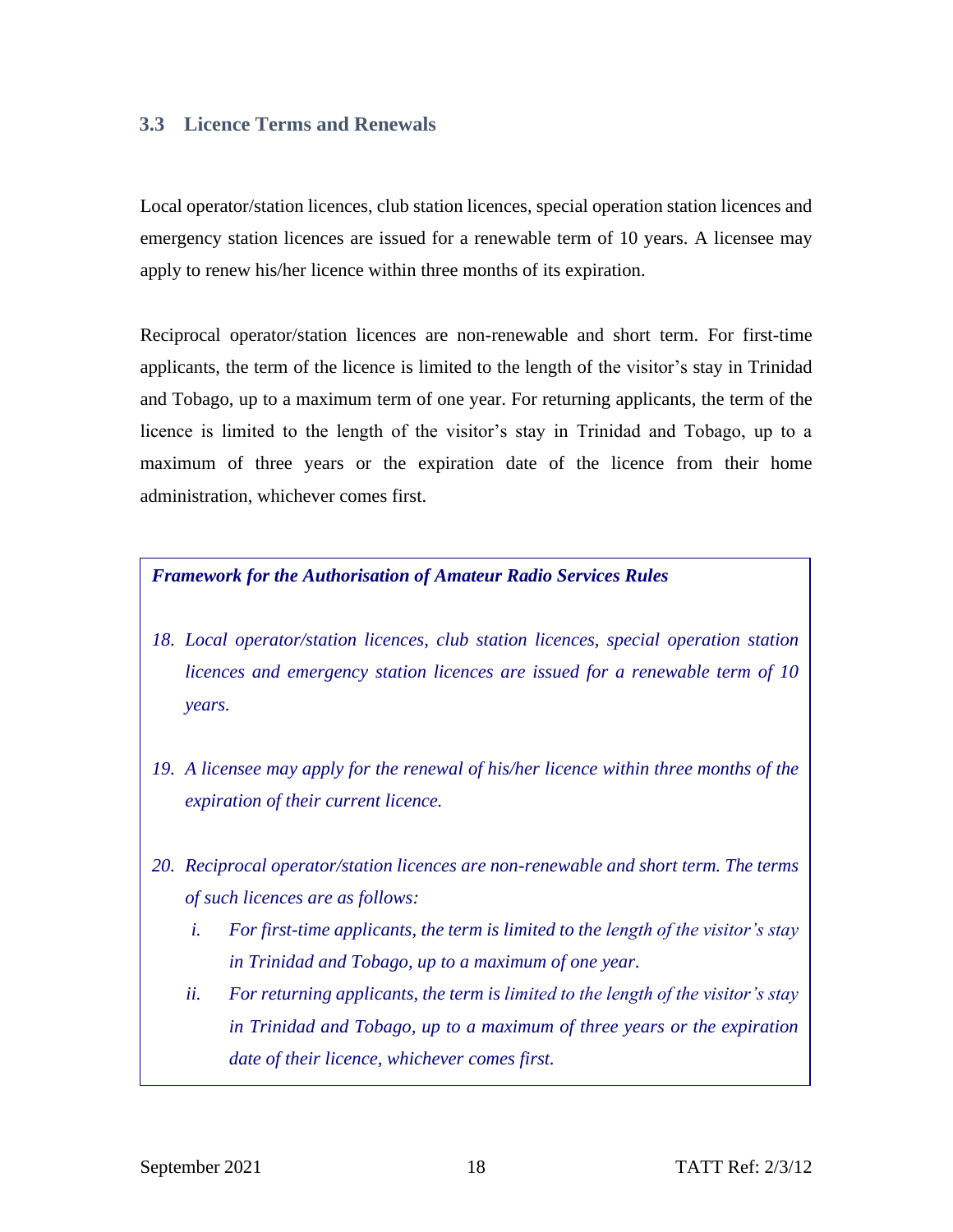# <span id="page-22-0"></span>**3.4 Minimum Age Requirement**

There is no minimum age requirement for eligibility for an amateur local operator/station licence. Once an individual obtains certification in accordance with section 3.7, he/she can be issued a licence by the Authority.

However, the Authority will issue the licence to the parent or legal guardian of any minor seeking to become a licensed amateur operator. The parent or legal guardian will be responsible for ensuring that the minor, when operating the amateur station, adheres to the provisions of the Act, the licence and any other relevant regulations. There is no requirement for the parent or legal guardian of the minor to be a licensed amateur operator.

When the minor reaches the age of 18, a new licence will be issued in his/her name.

#### *Framework for the Authorisation of Amateur Radio Services Rules*

- *21. There is no minimum age requirement for eligibility for an amateur local operator/station licence. Once an individual obtains certification in accordance with section 3.7, he/she can be issued a licence by the Authority.*
- *22. A licence will be issued to the parent or legal guardian of any minor, on his/her behalf. When the minor reaches the age of 18, a new licence will be issued in his/her name.*
- *23. The parent or legal guardian will be responsible for ensuring the minor, when operating the amateur station, adheres to the provisions of the Act, the licence and any other relevant regulations.*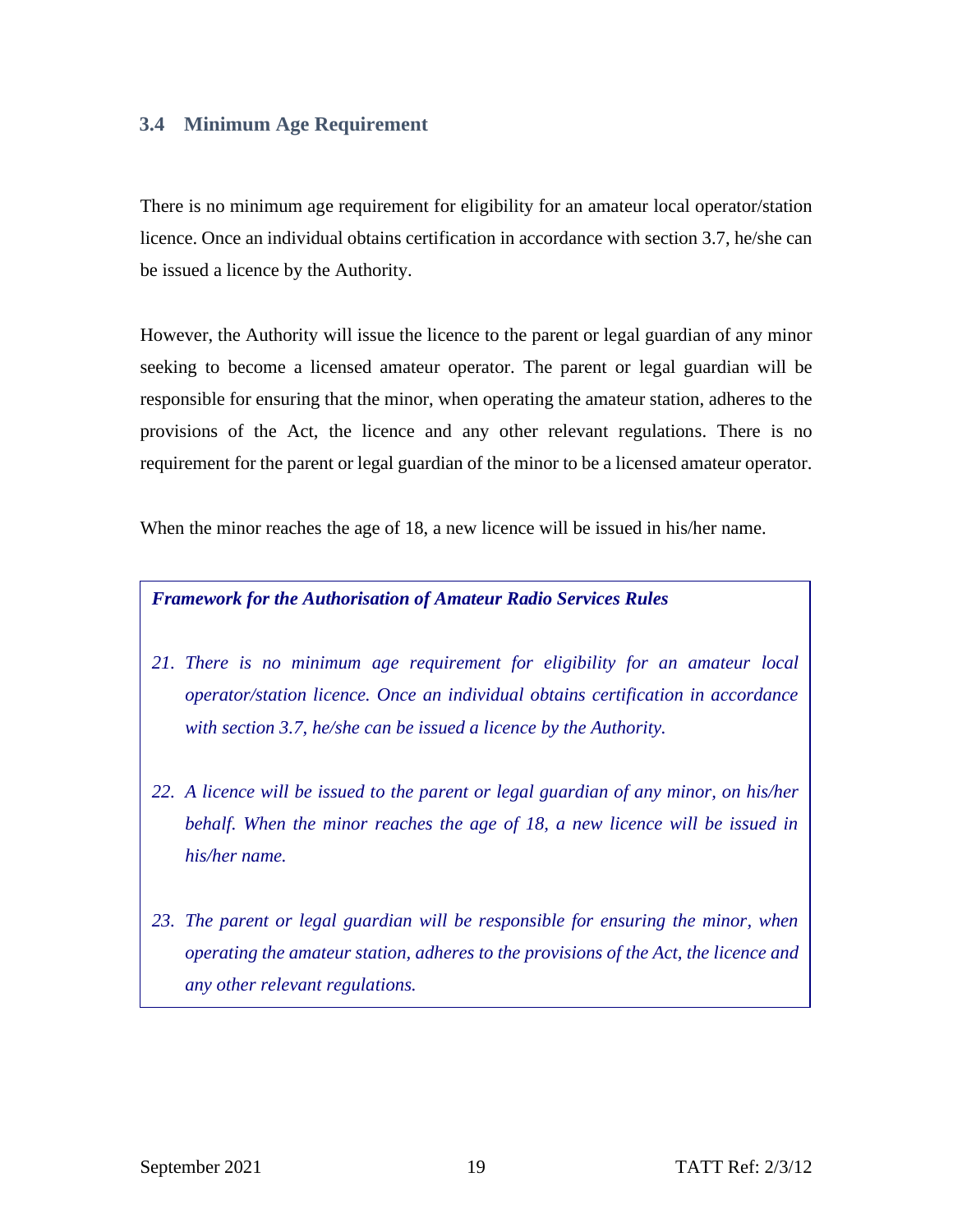#### <span id="page-23-0"></span>**3.5 International Amateur Radio Permit (IARP)**

The Inter-American Convention on an International Amateur Radio Permit (IARP Convention) is an Organization of American States (OAS) treaty that permits citizens of any Inter-American Telecommunication Commission (CITEL) Member States, authorised to operate in the amateur service in their country, to operate temporarily in the amateur service in any other CITEL Member States. Trinidad and Tobago, a Member State of CITEL, became a party to the IARP Convention by accession on August 16, 2001. The Authority will, therefore, adhere to the articles of the IARP Convention and any subsequent revisions or amendments to which Trinidad and Tobago is a party.

Citizens of Trinidad and Tobago who hold a local operator/station licence issued by the Authority will, therefore, benefit from the IARP Convention. The Authority will issue international amateur radio permits (IARPs) to its licensees, which will enable them to operate temporarily in the amateur service in the other Member States that are party to the IARP Convention.

The Authority will also recognise IARPs issued by other Member States in accordance with the IARP Convention. Visiting amateur radio operators who hold a valid IARP and wish to operate their equipment during their stay in Trinidad and Tobago will be permitted to do so, subject to procedures defined by the Authority.

#### *Framework for the Authorisation of Amateur Radio Services Rule*

- *24. Trinidad and Tobago is party to the IARP Convention and, in accordance with the Articles of the Convention, the Authority will:*
	- *i. issue IARPs to its licensees who hold operator/station licences, subject to the Authority's process for the issuance of IARPs.*
	- *ii. recognise IARPs issued by other Member States, by permitting visitors who hold valid IARPs to operate in Trinidad and Tobago, subject to the Authority's process for such authorisation.*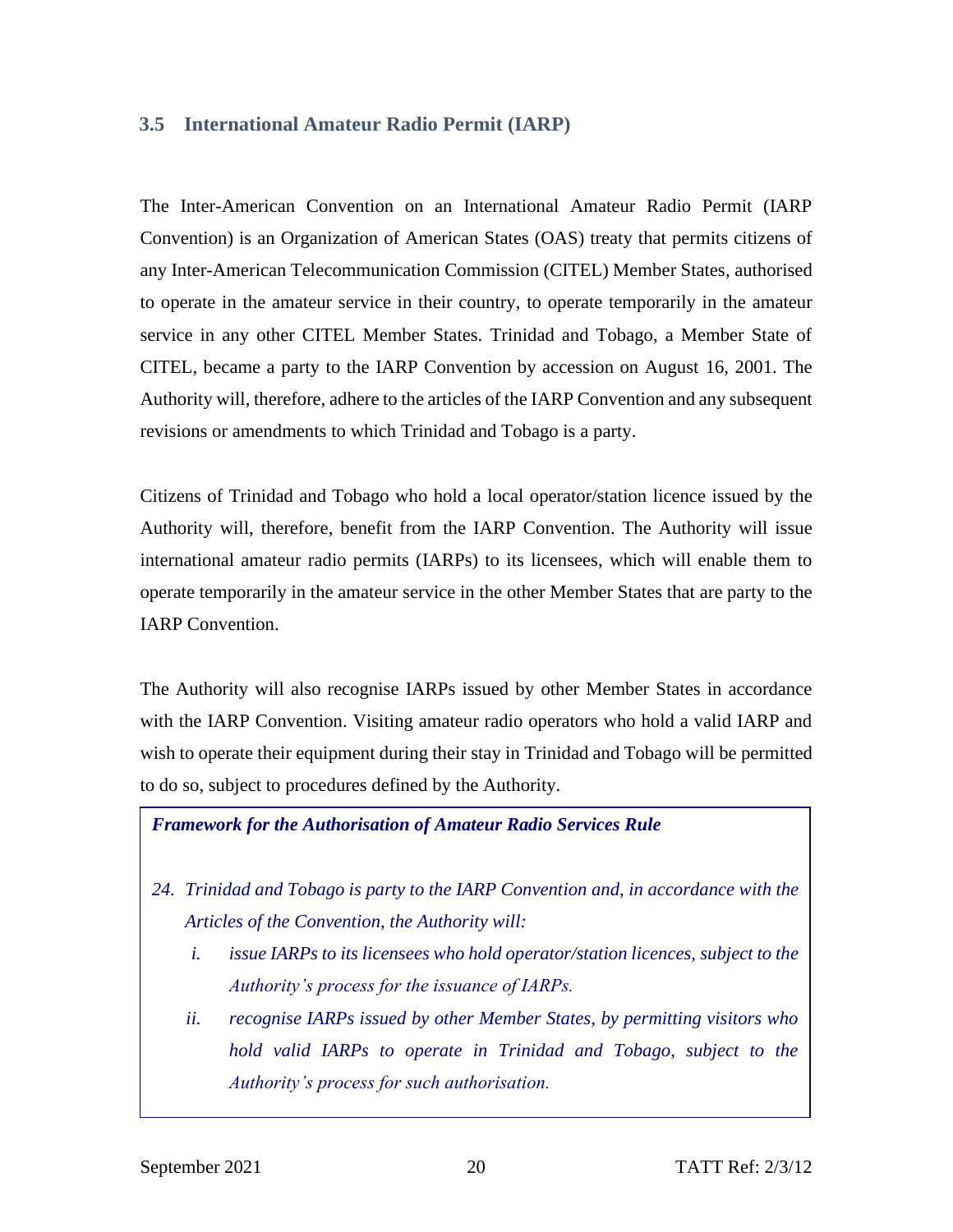#### <span id="page-24-0"></span>**3.6 Call Signs and Identification of Stations**

In accordance with Article 19 of the ITU Radio Regulations, all transmissions in the amateur service should carry identification signals. The Radio Regulations also stipulate that, because amateur stations can cause harmful interference beyond the boundaries of the territorial area in which they are located, they should be given call signs from the international series allocated to their particular administration. In accordance with Appendix 42 of the ITU Radio Regulations, Trinidad and Tobago is assigned the call sign series 9YA – 9ZZ.

Article 19 of the ITU Radio Regulations also stipulates the formation of amateur call signs, as follows:

- "19.67 Amateur and experimental stations
- 19.68 § 30 1)
	- one character (provided that it is the letter B, F, G, I, K, M, N, R or W) and a single digit (other than 0 or 1), followed by a group of not more than four characters, the last of which shall be a letter, or
	- two characters and a single digit (other than 0 or 1), followed by a group of not more than four characters, the last of which shall be a letter. (WRC-03)
- 19.68A 1A) On special occasions, for temporary use, administrations may authorize use of call signs with more than the four characters referred to in No. **19.68**. (WRC-03)
- 19.69 2) However, the prohibition of the use of the digits 0 and 1 does not apply to amateur stations."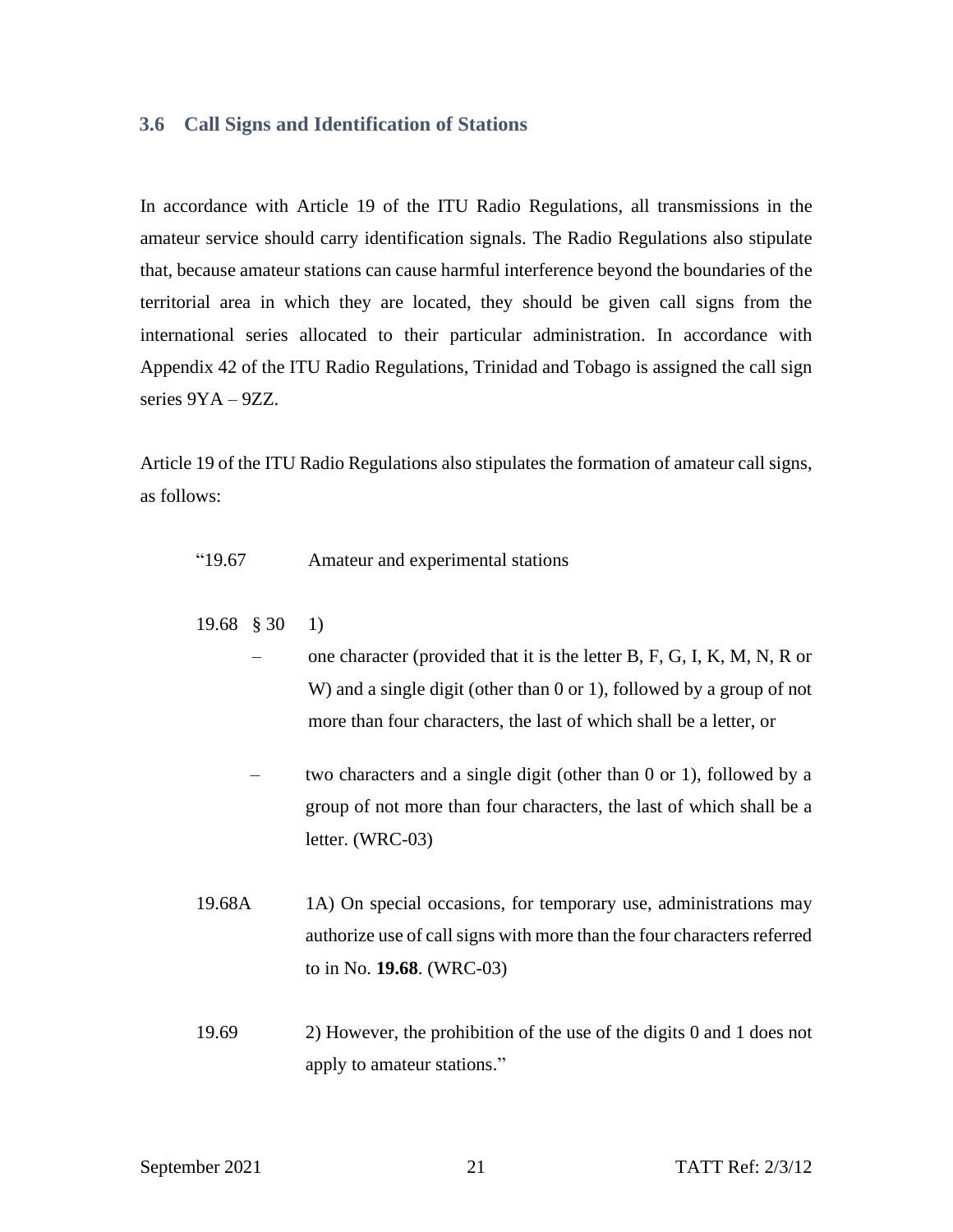Call signs for amateur stations will, therefore, have a prefix followed by a suffix. Table 3 gives the prefixes currently allocated for the formation of call signs for amateur stations.

<span id="page-25-0"></span>

| <b>Prefix</b>   | <b>Class</b> | <b>Licence Type</b>                                                |  |
|-----------------|--------------|--------------------------------------------------------------------|--|
| 9Z3             | <b>Basic</b> | Local operator/station and reciprocal operator/station (first-time |  |
|                 |              | visitor/applicant)                                                 |  |
| 9Z4             | Advanced     | Local operator/station, reciprocal operator/station (first-time)   |  |
|                 |              | visitor/applicant) and club station                                |  |
| 9Y4             | Advanced     | Local operator/station, reciprocal operator/station (first-time)   |  |
|                 |              | visitor/applicant) and club station                                |  |
| 9Y5             | Advanced     | <b>Emergency station</b>                                           |  |
| 9Z <sub>2</sub> |              | Special operation station (beacons)                                |  |
| 9Z6             |              | Special operation station (repeaters)                              |  |
| 9Z9             | <b>Basic</b> | Reciprocal operator/station (return visitor/applicant)             |  |
| 9Y9             | Advanced     | Reciprocal operator/station (return visitor/applicant)             |  |

Table 3. Allocation of call sign prefixes to amateur stations

The suffix of the call sign is formed in accordance with Article 19. The Authority will facilitate, where possible, a vanity call sign suffix when requested by an applicant.

The suffix for reciprocal operator/station licences issued to first-time visitors/applicants will begin with a slash (*/*) followed by the call sign issued by the visitor's administration. For example, a first-time visitor with call sign KL7CC will be issued a reciprocal operator/station licence with a call sign 9Z3/KD7CC or 9Z4/KD7CC.

Current amateur licensees who are assigned 9Z4 call signs will be given the choice of converting to a 9Y4 call sign or retaining their 9Z4 call sign, as they are upgraded from general to the advanced class.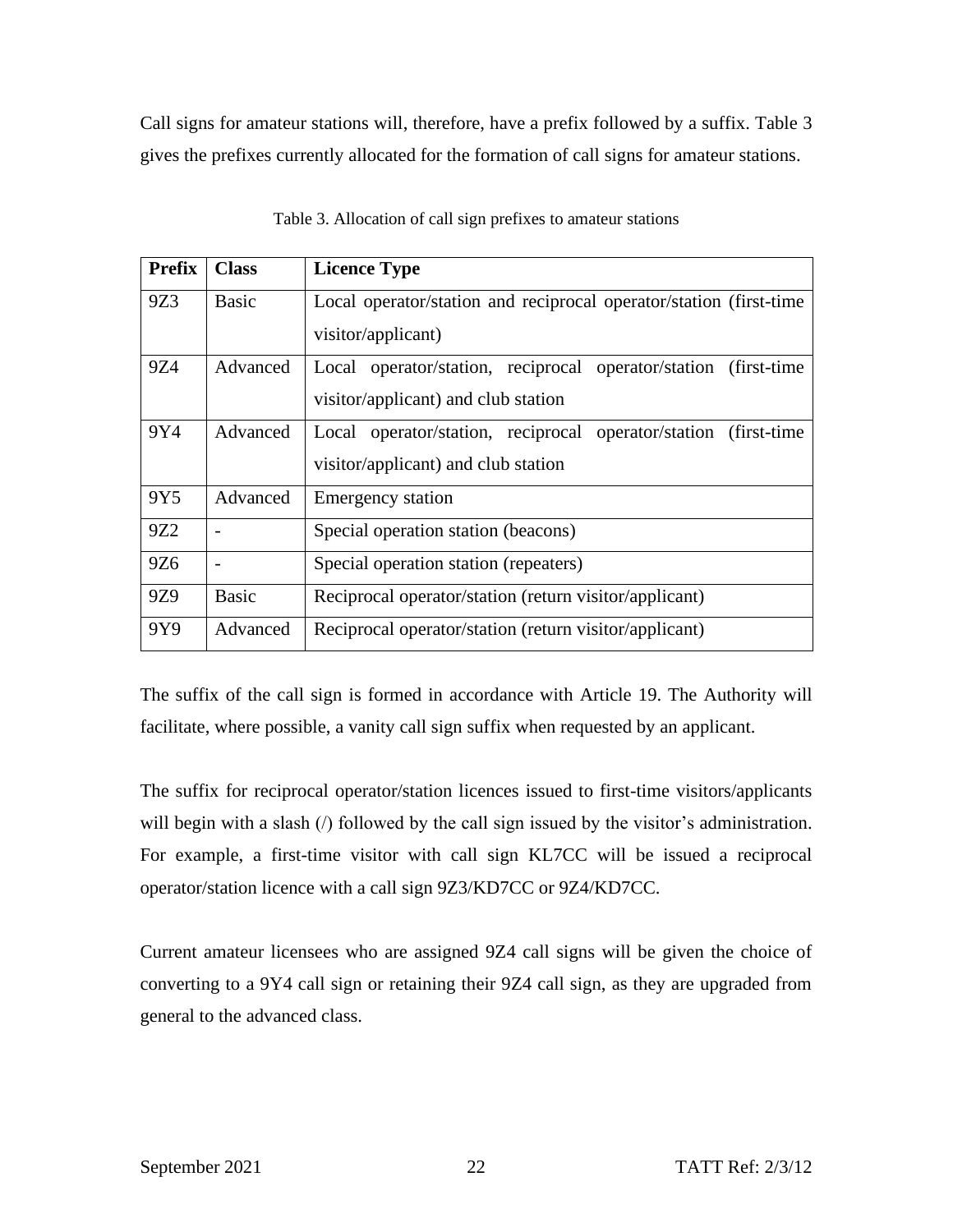#### *Framework for the Authorisation of Amateur Radio Services Rules*

- *25. All amateur stations will be assigned a call sign to be used in identification signals, in accordance with ITU Radio Regulations Article 19.*
- *26. The following prefixes will be used to form the call signs, based on class and licence type:*
	- *i. 9Z3 – Basic class local operator/station and reciprocal operator/station (first-time visitor/applicant)*
	- *ii. 9Z4 or 9Y4 – Advanced class local operator/station and reciprocal operator/station (first-time visitor/applicant)*
	- *iii. 9Y5 – Emergency station*
	- *iv. 9Z2 – Special operation systems (beacons)*
	- *v. 9Z6 – Special operation systems (repeaters)*
	- *vi. 9Z9 – Basic reciprocal operator/station (regular visitor/applicant)*
	- *vii. 9Y9 – Advanced reciprocal operator/station (regular visitor/applicant)*
- *27. The suffix of a call sign shall be formed in accordance with Article 19 of the ITU Radio Regulations. The Authority will facilitate, where possible, a vanity call sign suffix when requested by an applicant.*
- *28. The suffix for reciprocal operator/station licences issued to first-time visitors/applicants will begin with a slash (/) followed by the call signed issued by the visitor's administration.*

#### <span id="page-26-0"></span>**3.6.1 Special Event Call Signs**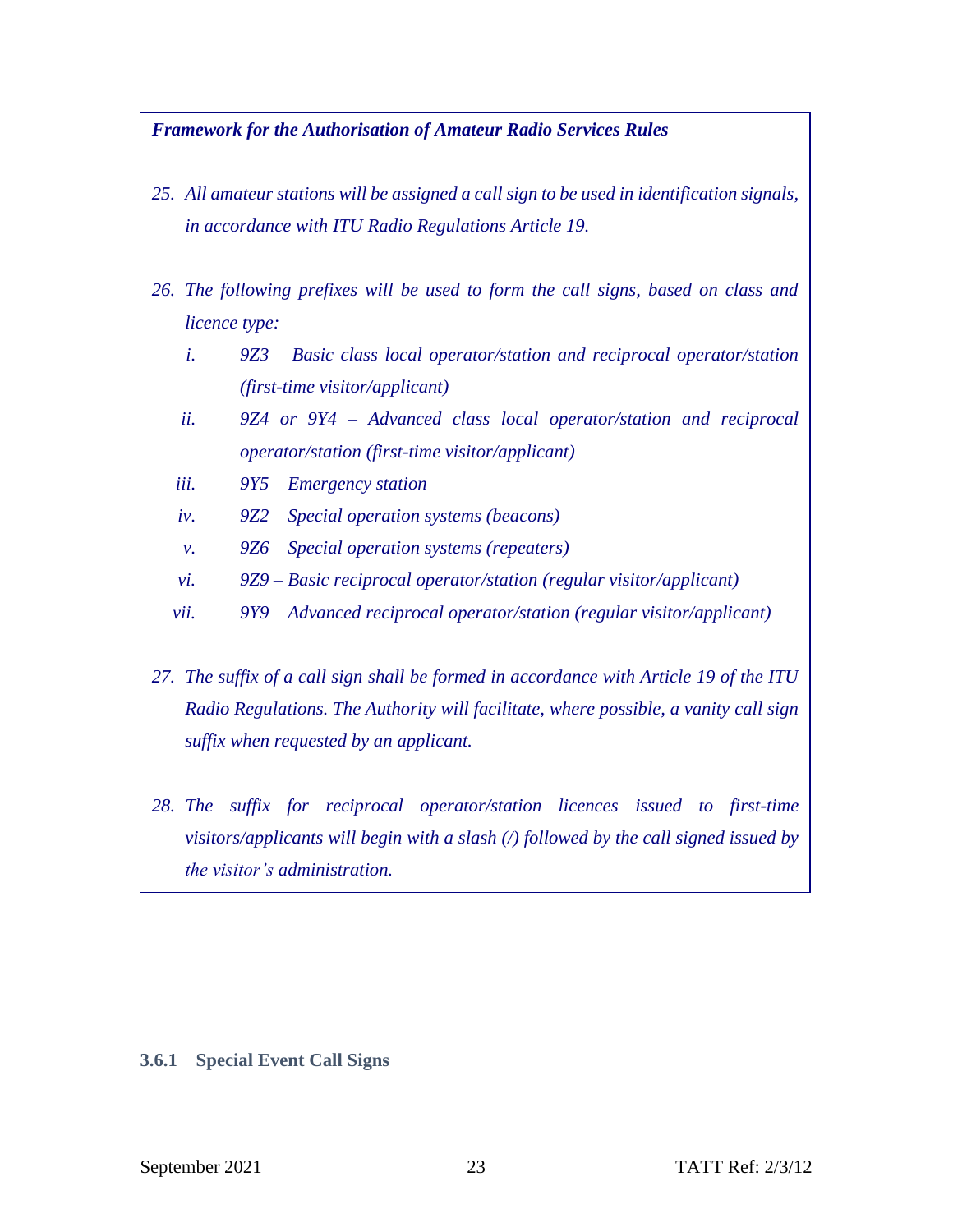Special event call signs are issued to amateur operators and clubs. These call signs are issued for the period of the event and will be substituted for the assigned call sign when identifying the station. Special event call signs will only be issued with a prefix of 9Z3, 9Y4 or 9Z4. Applicants may request a specific suffix.

A special event does not include a licensee's personal event.

*Framework for the Authorisation of Amateur Radio Services Rules*

- *29. Special event call signs will be issued by the Authority to amateur operators or clubs to facilitate identification of their amateur station(s) for special events.*
- *30. A special event call sign will have a standard prefix of 9Y3, 9Y4 or 9Z4 and a suffix may be requested by the applicant.*

# <span id="page-27-0"></span>**3.7 Amateur Radio Certification**

# <span id="page-27-1"></span>**3.7.1 Amateur Radio Certification Requirement for Licensing**

In accordance with ITU Radio Regulations Article 25 (6), which states:

"Administrations shall verify the operational and technical qualifications of any person wishing to operate an amateur station"

the Authority requires all applicants seeking to acquire operator licences to be suitably qualified, having acquired certification indicative of their qualification.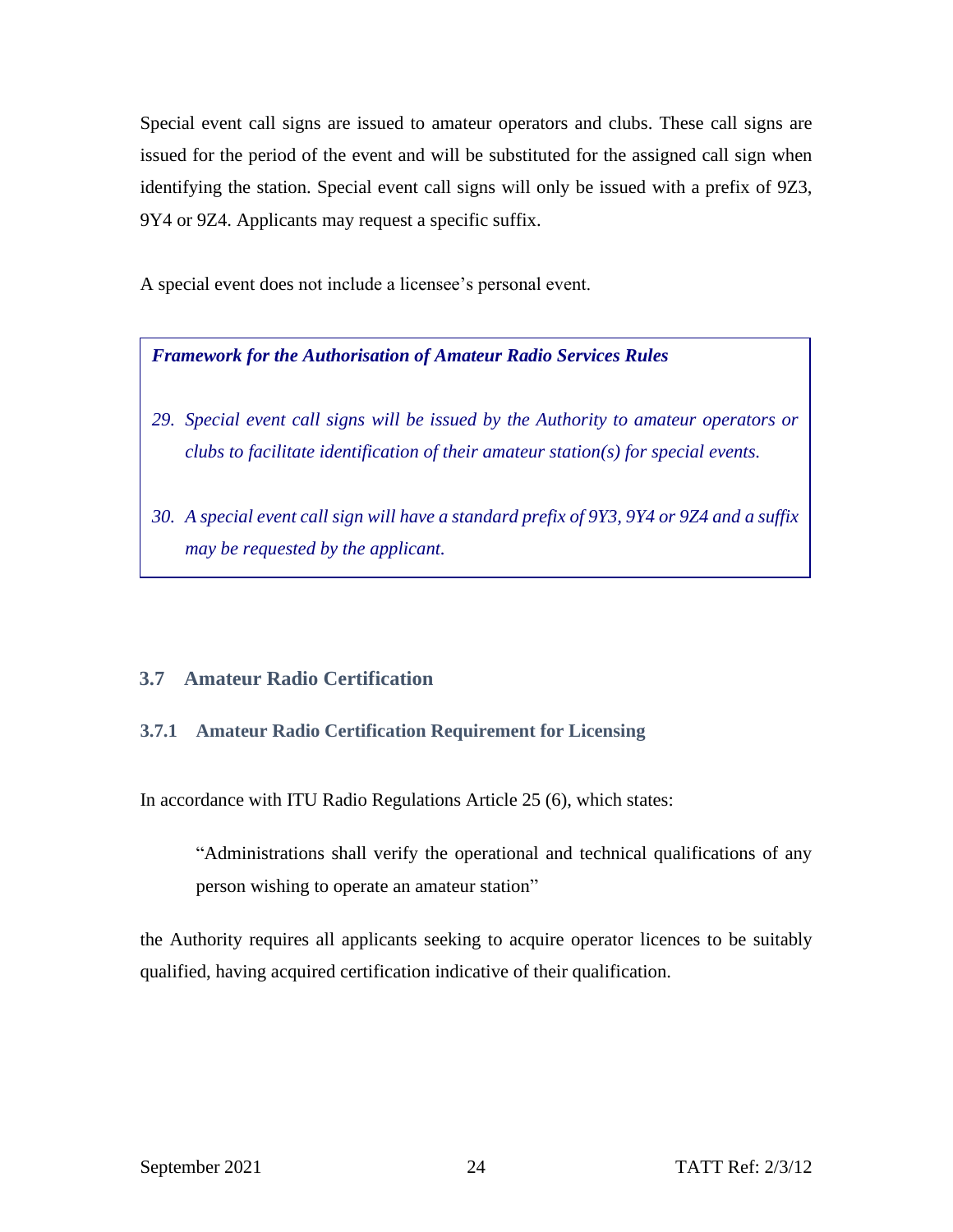#### *Framework for the Authorisation of Amateur Radio Services Rule*

*31. In accordance with Article 25 (6) of the ITU Radio Regulations, the Authority requires all applicants seeking to acquire operator licences to be suitably qualified, having acquired certification indicative of their qualification.* 

#### <span id="page-28-0"></span>**3.7.2 Recognised Certification**

There are no local certification bodies. However, the Authority recognises foreign certification bodies whose certificate holders meet the requirements of ITU-R Recommendation M.1544. There is a list of the approved certification bodies on the Authority's website, [www.tatt.org.tt.](http://www.tatt.org.tt/) The list includes institutions such as the American Amateur Radio Relay League (ARRL) and the Royal Society of Great Britain (RSGB). Nationals and permanent residents who are certified by recognised bodies are eligible for local operator/station licences.

Examinations for the ARRL and RSGB certificates are administered locally, under the supervision of volunteer examiners.

In addition to accepting the certification from recognised foreign bodies, the Authority will also accept a bachelor's degree in telecommunications or electronics from a tertiary institution recognised by the Ministry of Education, and a minimum of two years' experience in the operation of transmitters, as suitable qualifications to acquire an operator's licence. A basic class licence will be issued to any applicant meeting these requirements.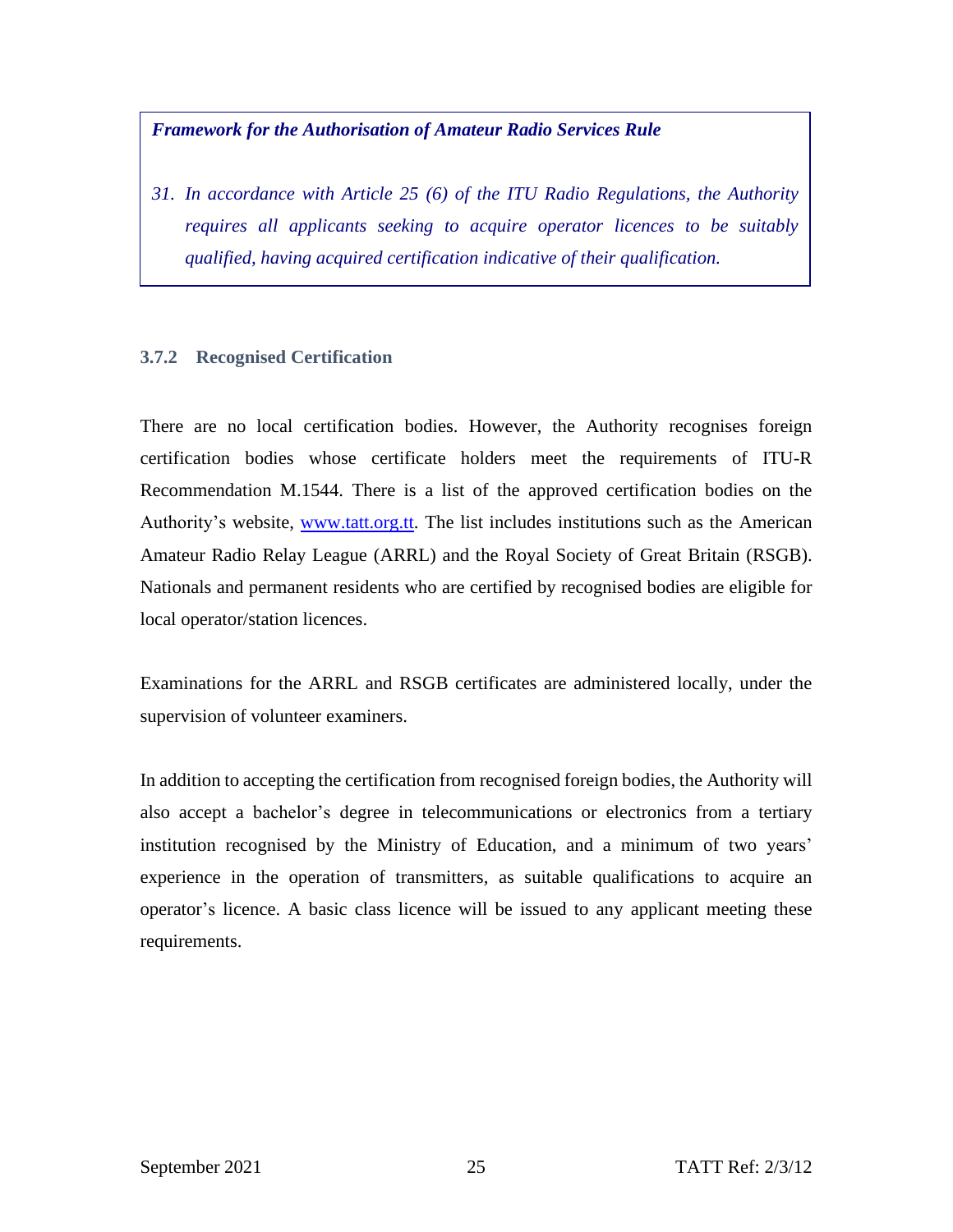# *Framework for the Authorisation of Amateur Radio Services Rules*

- *32. The Authority recognises certificates from approved foreign institutions that appear on the Authority's approved list, located on its website [www.tatt.org.tt.](http://www.tatt.org.tt/)*
- *33. The Authority also accepts a bachelor's degree in telecommunications or electronics from a tertiary institution recognised by the Ministry of Education, and a minimum of two years' experience in the operation of transmitters, as suitable qualification to acquire an operator's licence. A basic class licence will be issued to any applicant meeting these requirements.*

# <span id="page-29-0"></span>**3.7.3 Local Certification**

Based on the level of interest in the amateur radio field in Trinidad and Tobago, the Authority recognises the need for a local examination. This will allow for a standardised test of proficiency for Trinidad and Tobago, enabling the Authority to more effectively define the classes of licences, based on proficiency, and the resulting privileges of an operator.

The Authority will invite proposals from approved tertiary education institutions in Trinidad and Tobago for the development and administering of such local certification examination(s).

# *Framework for the Authorisation of Amateur Radio Services Rule*

*34. The Authority will establish locally issued certification based on an examination(s) developed and administered by recognised tertiary institutions, under the aegis of the Authority.*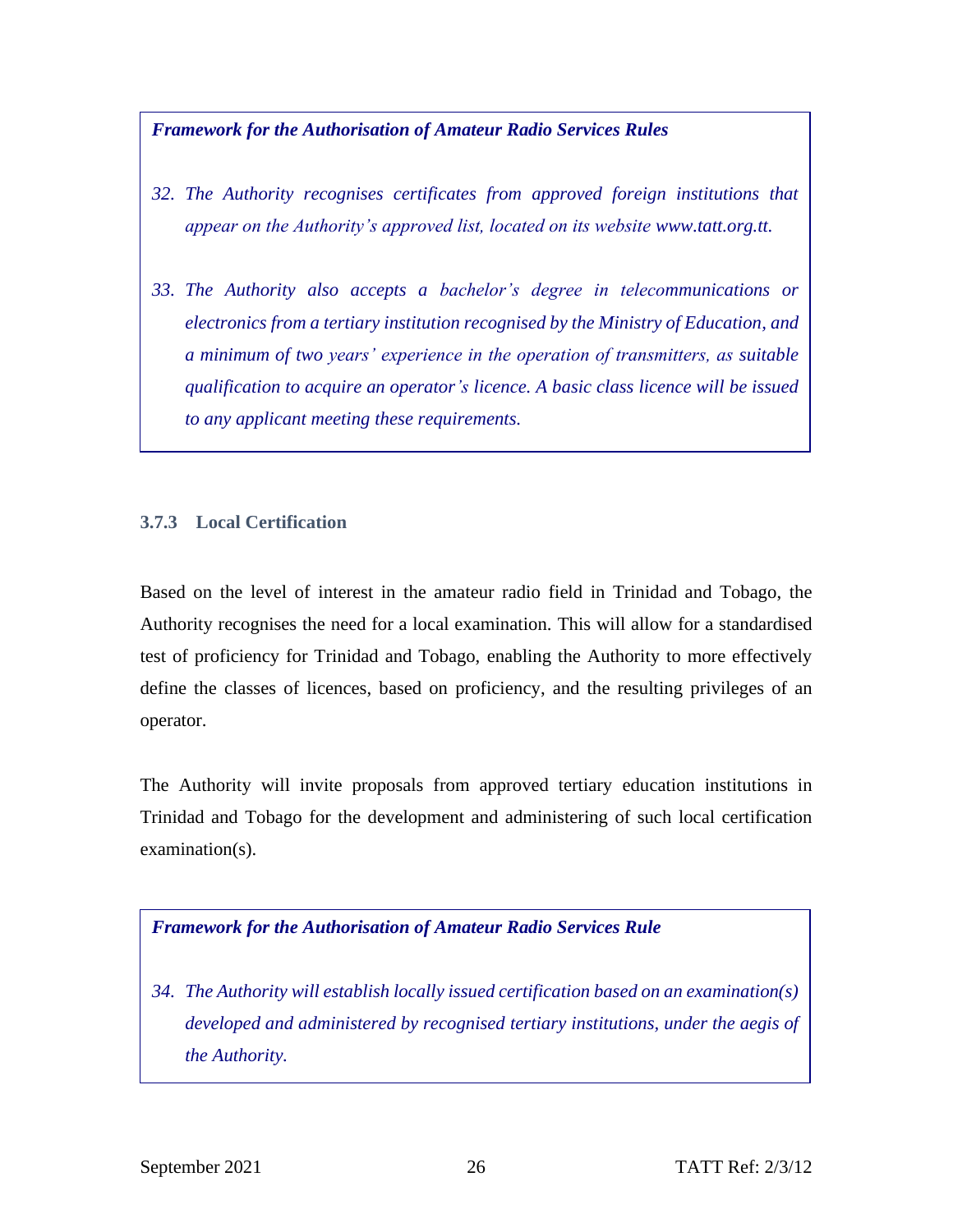# <span id="page-30-0"></span>**3.8 Emergency Communications**

Globally, amateur services play a key role in providing radiocommunications during emergencies and in support of disaster relief, which the Authority recognises. To emergency agencies, amateurs are immediately available communications experts, with access to frequency-agile equipment that is not affected by the unavailability and congestion which typically afflict other communications networks during an emergency.

In adherence to Article 25 of the ITU Radio Regulations, as it pertains to amateur radio service and emergency communications, no rule of this Framework precludes a licensed amateur operator from supporting emergency communications and disaster relief. Additionally, in cases of emergencies or disaster relief:

- i. international third-party communications are expressly permitted, unless specifically prohibited by a foreign administration.
- ii. any foreign administration may permit its amateur stations to communicate on behalf of third parties without having to enter into special arrangements with Trinidad and Tobago.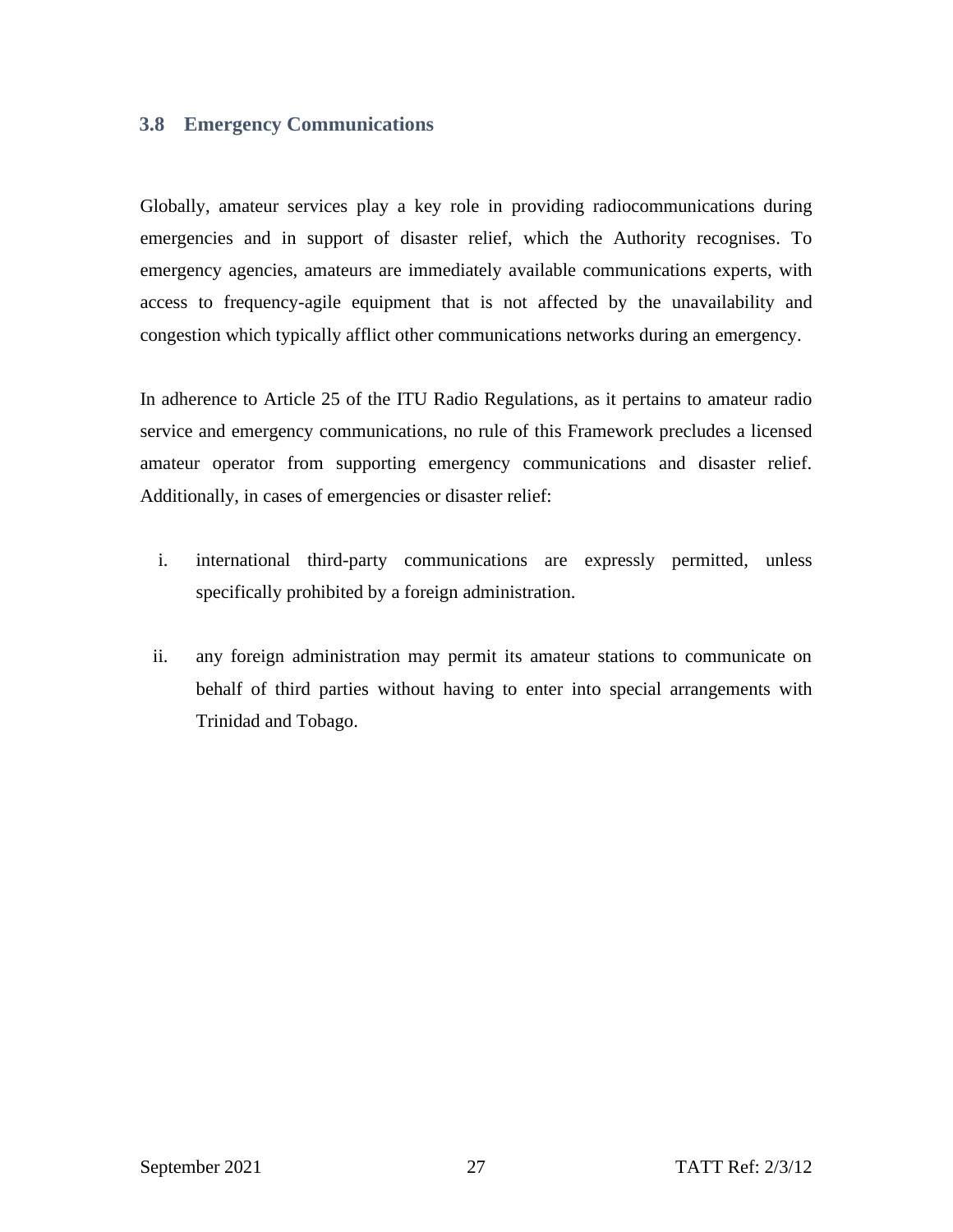*Framework for the Authorisation of Amateur Radio Services Rules*

- *35. No rule of this Framework precludes a licensed amateur operator from supporting emergency communications and disaster relief.*
- *36. In cases of emergencies or disaster relief, amateur stations may be used for transmitting international communications on behalf of third parties, and any foreign administration may permit its amateur stations to communicate on behalf of third parties without having to enter into special arrangements with Trinidad and Tobago.*

# <span id="page-31-0"></span>**3.9 Spectrum Allocations and Technical Standards**

#### <span id="page-31-1"></span>**3.9.1 Spectrum Allocations**

All spectrum allocated to amateur radio services will be identified in the *Trinidad and Tobago Frequency Allocation Table* (TTFAT). The relevant frequency bands that can be used by an amateur operator or station will be included as a schedule in the licence document. Amateur operators can, however, operate equipment with receiving capabilities in frequency bands not allocated to amateur radio services.

# *Framework for the Authorisation of Amateur Radio Services Rule*

*37. Spectrum allocated to amateur radio services will be identified in the* Trinidad and Tobago Frequency Allocation Table *(TTFAT).*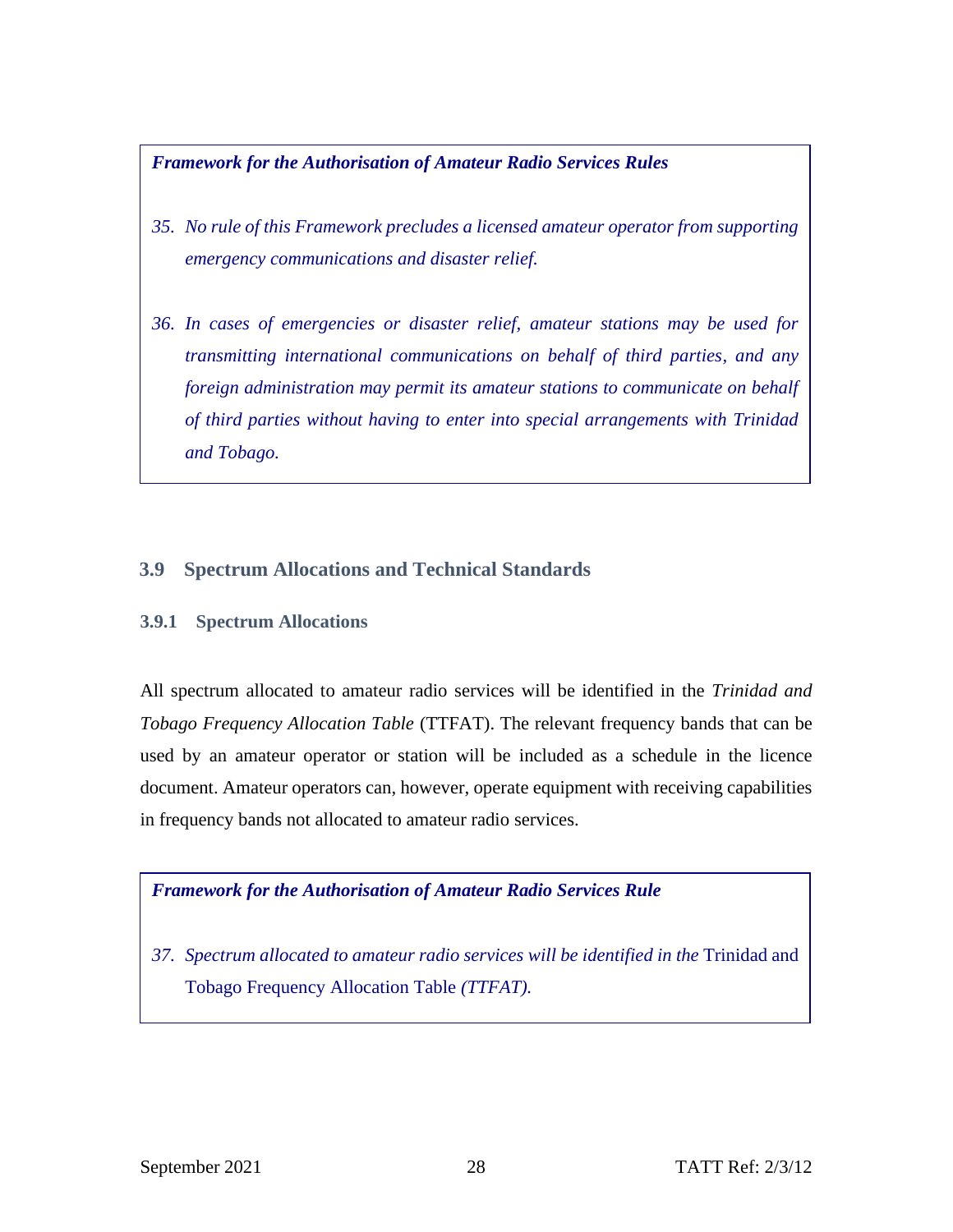#### <span id="page-32-0"></span>**3.9.2 Usage of Frequencies and Bandwidth**

The IARU developed a band plan for ITU-R Region 2, namely, the IARU Region 2 Band Plan, that identifies the usage and bandwidths for the frequency ranges allocated to amateur radio services. This band plan shall be used as general guidance by amateur operators in Trinidad and Tobago. The Authority can, however, deviate from the IARU Region 2 Band Plan, if it is required for the effective management of the spectrum allocated to amateur radio services in Trinidad and Tobago.

#### *Framework for the Authorisation of Amateur Radio Services Rule*

*38. Amateur operators are to use the IARU Region 2 Band Plan as general guidance on usage of the frequency bands allocated to amateur radio services.*

# <span id="page-32-1"></span>**3.9.3 Frequency Assignments to Special Operation Stations**

Special operation stations use frequencies that should be coordinated to prevent harmful interference amongst users. Where practical, the Authority will conduct frequency coordination, by assigning a frequency to special operation stations, in accordance with the IARU Region 2 Band Plan.



*39. Where practical, the Authority will assign frequency channels to special operation stations, based on the IARU Region 2 Band Plan.*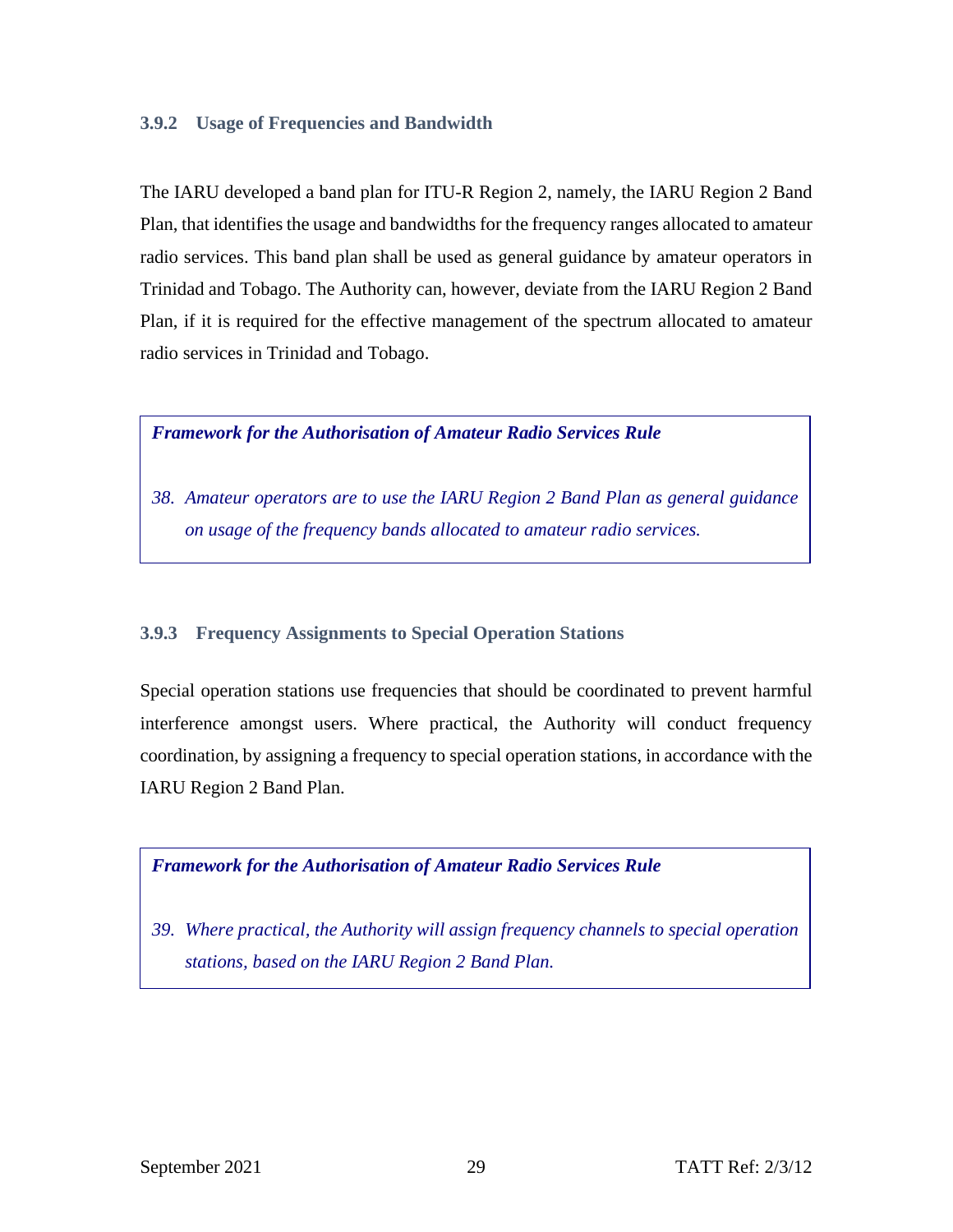# <span id="page-33-0"></span>**4 Publication of Licensee Information**

The Authority will publish on its website a list with information on its amateur radio licensees, i.e., the name and call sign of each licensee. For clubs and emergency relief agencies, the list will also include the name and call sign of each trustee, and for special operation stations, it will also include location and frequency information.

#### *Framework for the Authorisation of Amateur Radio Services Rule*

- *40. The Authority shall publish on its website a list with information on its amateur radio licensees. The list shall contain the name and call sign of each licensee.*
- *41. For clubs and emergency relief agencies, the list shall also include the name and call sign of each trustee.*
- *42. For special operation stations, the list shall also include location and frequency information.*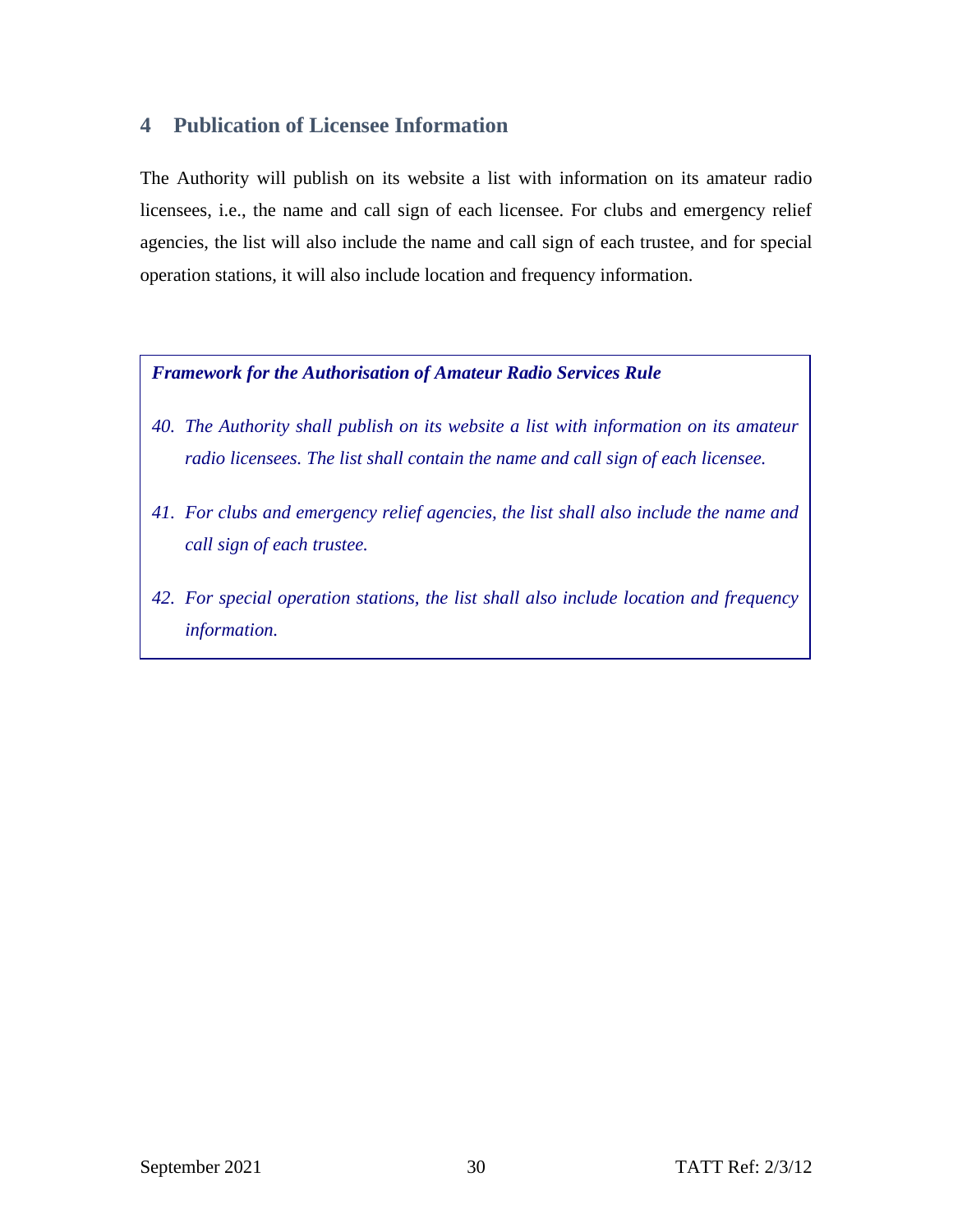# <span id="page-34-0"></span>**References**

- 47 C.F.R. § 97.3. 2019. "Title 47: Telecommunication (Part 97 Amateur radio service)." *Electronic Code of Federal Regulations.* October. Accessed April 6, 2020. https://www.ecfr.gov/cgi-bin/textidx?SID=66530d74ad797dc07b351e279a8a0795&mc=true&node=pt47.5.97&rgn =div5#se47.5.97\_19.
- ITU. 2016. "Radio Regulations (Articles)." Regulations.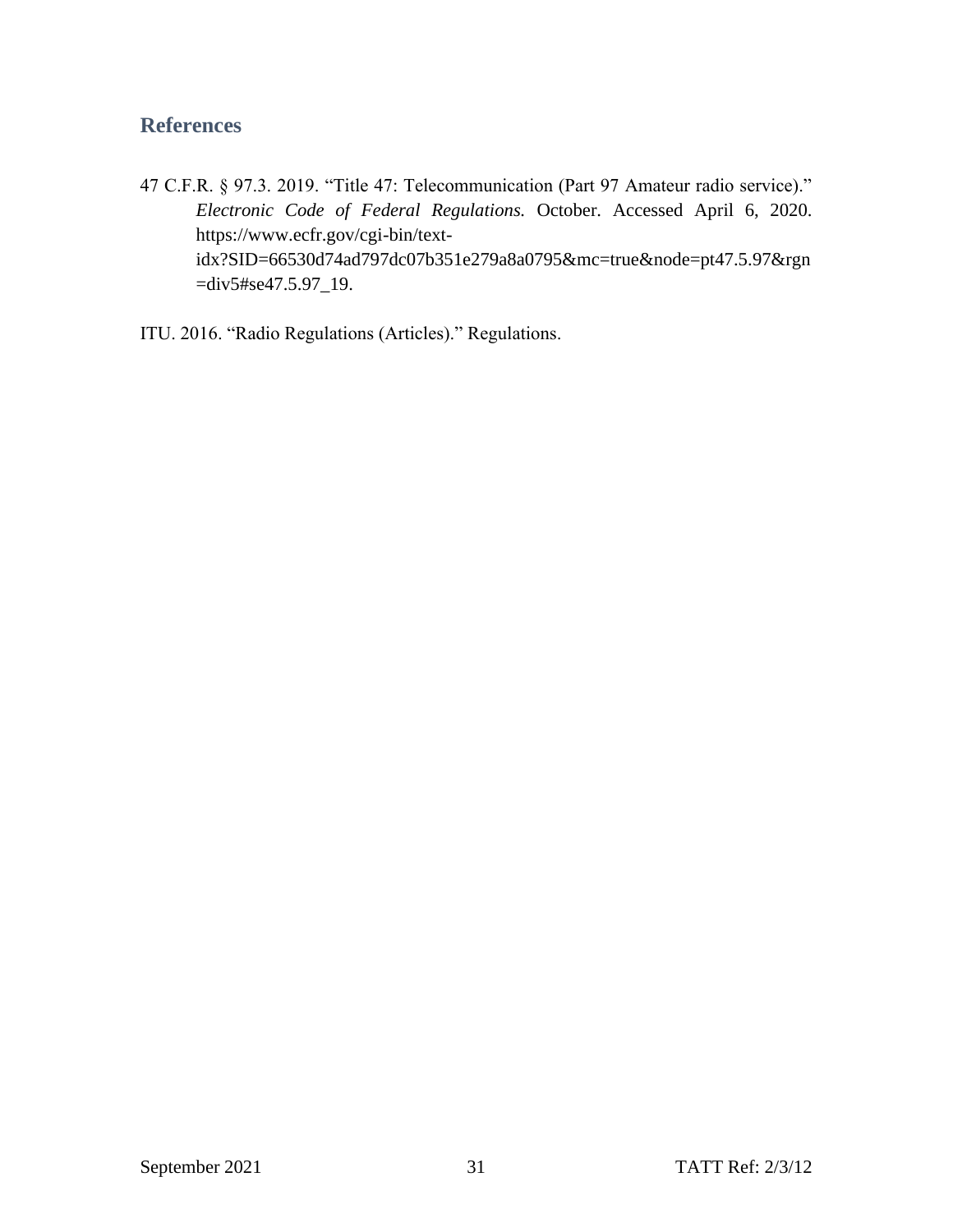<span id="page-35-0"></span>**Appendix I. Decisions on Recommendations (DoRs) Matrix for Targeted Stakeholder Consultation**

*(…Matrix is attached separately…)*